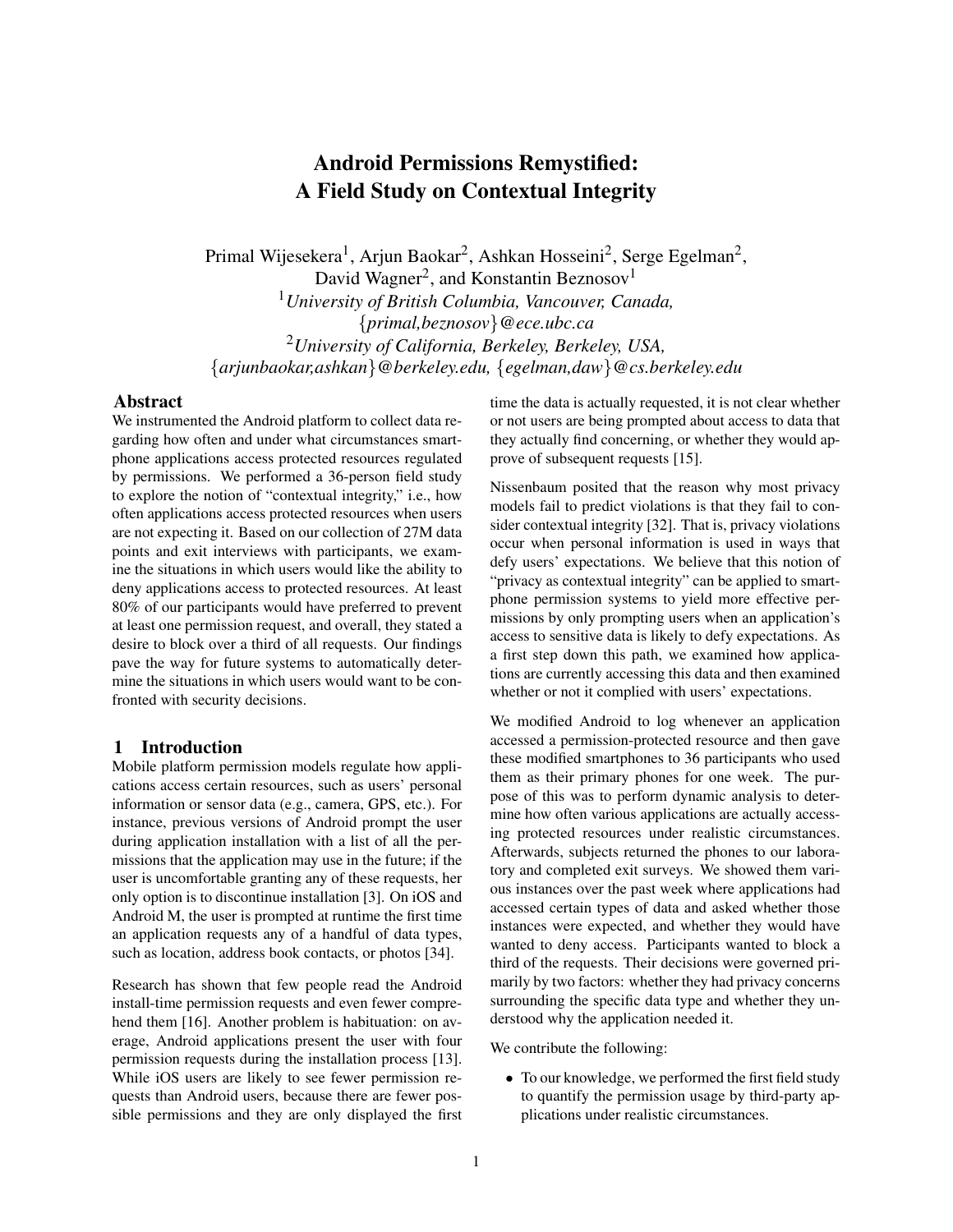- We show that our participants wanted to block access to protected resources a third of the time. This suggests that some requests should be granted by runtime consent dialogs, rather than Android's previous all-or-nothing install-time approval approach.
- We show that the visibility of the requesting application and the frequency at which requests occur are two important factors which need to be taken into account in designing a runtime consent platform.

# 2 Related Work

While users are required to approve Android application permission requests during installation, most do not pay attention and fewer comprehend these requests [16, 26]. In fact, even developers are not fully knowledgeable about permissions [40], and are given a lot of freedom when posting an application to the Google Play Store [7]. Applications often do not follow the principle of least privilege, intentionally or unintentionally [44]. Other work has suggested improving the Android permission model with better definitions and hierarchical breakdowns [8]. Some researchers have experimented with adding fine-grained access control to the Android model [11]. Providing users with more privacy information and personal examples has been shown to help users in choosing applications with fewer permissions [21,27].

Previous work has examined the overuse of permissions by applications [13, 20], and attempted to identify malicious applications through their permission requests [36] or through natural language processing of application descriptions [35]. Researchers have also developed static analysis tools to analyze Android permission specifications [6, 9, 13]. Our work complements this static analysis by applying dynamic analysis to permission usage. Other researchers have applied dynamic analysis to native (non-Java) APIs among third-party mobile markets [39]; we apply it to the Java APIs available to developers in the Google Play Store.

Researchers examined user privacy expectations surrounding application permissions, and found that users were often surprised by the abilities of background applications to collect data [25, 42]. Their level of concern varied from annoyance to seeking retribution when presented with possible risks associated with permissions [15]. Some studies employed crowdsourcing to create a privacy model based on user expectations [30].

Researchers have designed systems to track or reduce privacy violations by recommending applications based on users' security concerns [2, 12, 19, 24, 28, 46–48]. Other tools dynamically block runtime permission requests [37]. Enck et al. found that a considerable number of applications transmitted location or other user data to third parties without requiring user consent [12]. Hornyack et al.'s AppFence system gave users the ability to deny data to applications or substitute fake data [24]. However, this broke application functionality for onethird of the applications tested.

Reducing the number of security decisions a user must make is likely to decrease habituation, and therefore, it is critical to identify *which* security decisions users should be asked to make. Based on this theory, Felt et al. created a decision tree to aid platform designers in determining the most appropriate permission-granting mechanism for a given resource (e.g., access to benign resources should be granted automatically, whereas access to dangerous resources should require approval) [14]. They concluded that the majority of Android permissions can be automatically granted, but 16% (corresponding to the 12 permissions in Table 1) should be granted via runtime dialogs.

Nissenbaum's theory of contextual integrity can help us to analyze "the appropriateness of a flow" in the context of permissions granted to Android applications [32]. There is ambiguity in defining when an application actually needs access to user data to run properly. It is quite easy to see why a location-sharing application would need access to GPS data, whereas that same request coming from a game like Angry Birds is less obvious. "Contextual integrity is preserved if information flows according to contextual norms" [32], however, the lack of thorough documentation on the Android permission model makes it easier for programmers to neglect these norms, whether intentionally or accidentally [38]. Deciding on whether an application is violating users' privacy can be quite complicated since "the scope of privacy is wideranging" [32]. To that end, we performed dynamic analysis to measure how often (and under what circumstances) applications were accessing protected resources, whether this complied with users' expectations, as well as how often they might be prompted if we adopt Felt et al.'s proposal to require runtime user confirmation before accessing a subset of these resources [14]. Finally, we show how it is possible to develop a classifier to automatically determine whether or not to prompt the user based on varying contextual factors.

# 3 Methodology

Our long-term research goal is to minimize habituation by only confronting users with *necessary* security decisions and avoiding showing them permission requests that are either expected, reversible, or unconcerning. Selecting which permissions to ask about requires understanding how often users would be confronted with each type of request (to assess the risk of habituation) and user reactions to these requests (to assess the benefit to users). In this study, we explored the problem space in two parts: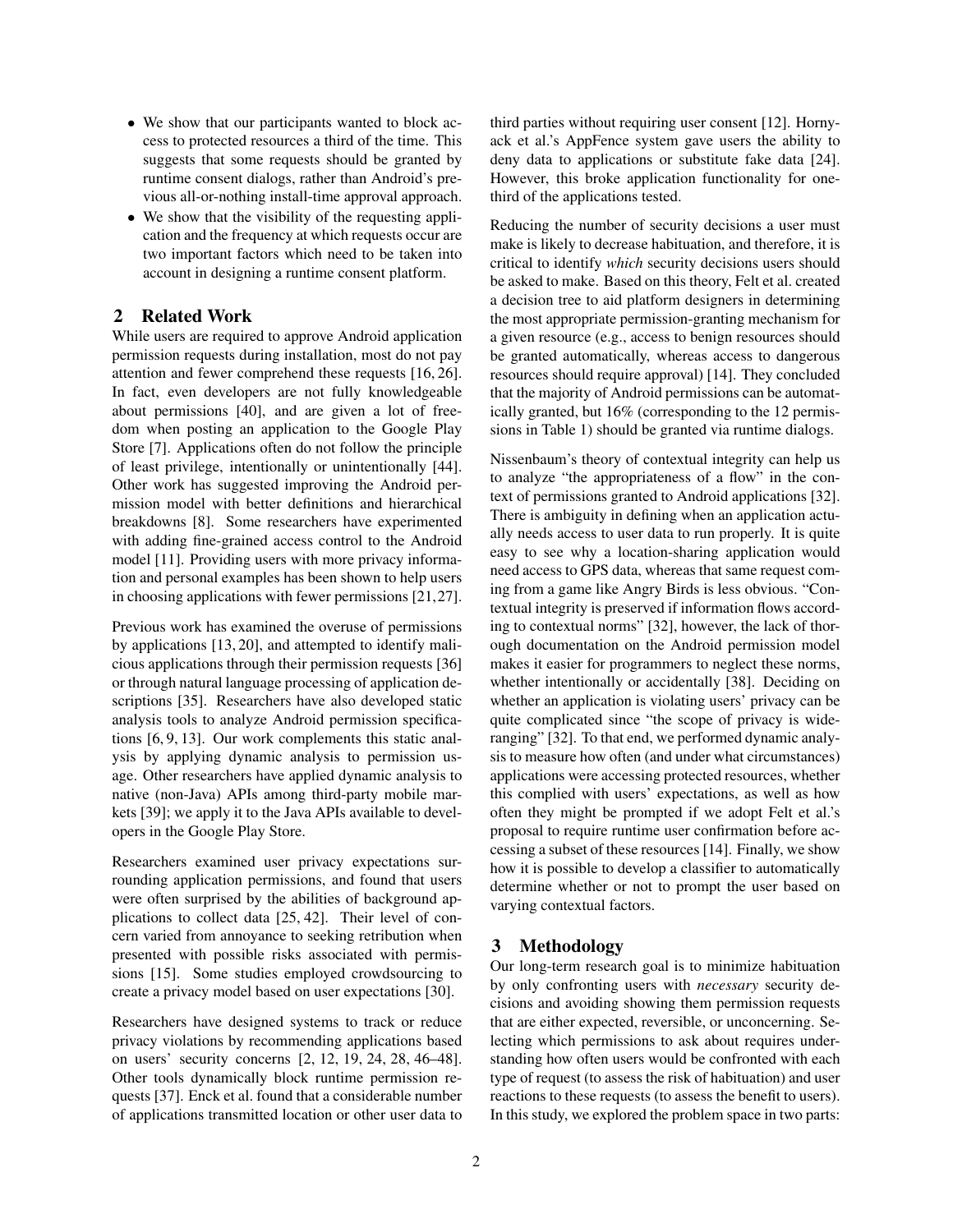we instrumented Android so that we could collect actual usage data to understand how often access to various protected resources is requested by applications in practice, and then we surveyed our participants to understand the requests that they would not have granted, if given the option. This field study involved 36 participants over the course of one week of normal smartphone usage. In this section, we describe the log data that we collected, our recruitment procedure, and then our exit survey.

### 3.1 Tracking Access to Sensitive Data

In Android, when applications attempt to access protected resources (e.g., personal information, sensor data, etc.) at runtime, the operating system checks to see whether or not the requesting application was previously granted access during installation. We modified the Android platform to add a logging framework so that we could determine every time one of these resources was accessed by an application at runtime. Because our target device was a Samsung Nexus S smartphone, we modified Android 4.1.1 (Jellybean), which was the newest version of Android supported by our hardware.

#### 3.1.1 Data Collection Architecture

Our goal was to collect as much data as possible about each applications' access to protected resources, while minimizing our impact on system performance. Our data collection framework consisted of two main components: a series of "producers" that hooked various Android API calls and a "consumer" embedded in the main Android framework service that wrote the data to a log file and uploaded it to our collection server.

We logged three kinds of permission requests. First, we logged function calls checked by checkPermission() in the Android Context implementation. Instrumenting the Context implementation, instead of the ActivityManagerService or PackageManager, allowed us to also log the function name invoked by the user-space application. Next, we logged access to the ContentProvider class, which verifies the read and write permissions of an application prior to it accessing structured data (e.g., contacts or calendars) [5]. Finally, we tracked permission checks during Intent transmission by instrumenting the ActivityManagerService and BroadcastQueue. Intents allow an application to pass messages to another application when an activity is to be performed in that other application (e.g., opening a URL in the web browser) [4].

We created a component called Producer that fetches the data from the above instrumented points and sends it back to the Consumer, which is responsible for logging everything reported. Producers are scattered across the Android Platform, since permission checks occur in multiple places. The Producer that logged the most data was in system\_server and recorded direct function calls to Android's Java API. For a majority of privileged function calls, when a user application invokes the function, it sends the request to system\_server via Binder. Binder is the most prominent IPC mechanism implemented to communicate with the Android Platform (whereas Intents communicate between applications). For requests that do not make IPC calls to the system server, a Producer is placed in the user application context (e.g., in the case of ContentProviders).

The Consumer class is responsible for logging data produced by each Producer. Additionally, the Consumer also stores contextual information, which we describe in Section 3.1.2. The Consumer syncs data with the filesystem periodically to minimize impact on system performance. All log data is written to the internal storage of the device because the Android kernel is not allowed to write to external storage for security reasons. Although this protects our data from curious or careless users, it also limits our storage capacity. Thus, we compressed the log files once every two hours and upload them to our collection servers whenever the phone had an active Internet connection (the average uploaded and zipped log file was around 108KB and contained 9,000 events).

Due to the high volume of permission checks we encountered and our goal of keeping system performance at acceptable levels, we added rate-limiting logic to the Consumer. Specifically, if it has logged permission checks for a particular application/permission combination more than 10,000 times, it examines whether it did so while exceeding an average rate of 1 permission check every 2 seconds. If so, the Consumer will only record 10% of all future requests for this application/permission combination. When this rate-limiting is enabled, the Consumer tracks these application/permission combinations and updates all the Producers so that they start dropping these log entries. Finally, the Consumer makes a note of whenever this occurs so that we can extrapolate the true number of permission checks that occurred.

#### 3.1.2 Data Collection

We hooked the permission-checking APIs so that every time the system checked whether an application had been granted a particular permission, we logged the name of the permission, the name of the application, and the API method that resulted in the check. In addition to timestamps, we collected the following contextual data:

• Visibility—We categorized whether the requesting application was visible to the user, using four categories: running (a) as a service with no user interaction; (b) as a service, but with user interaction via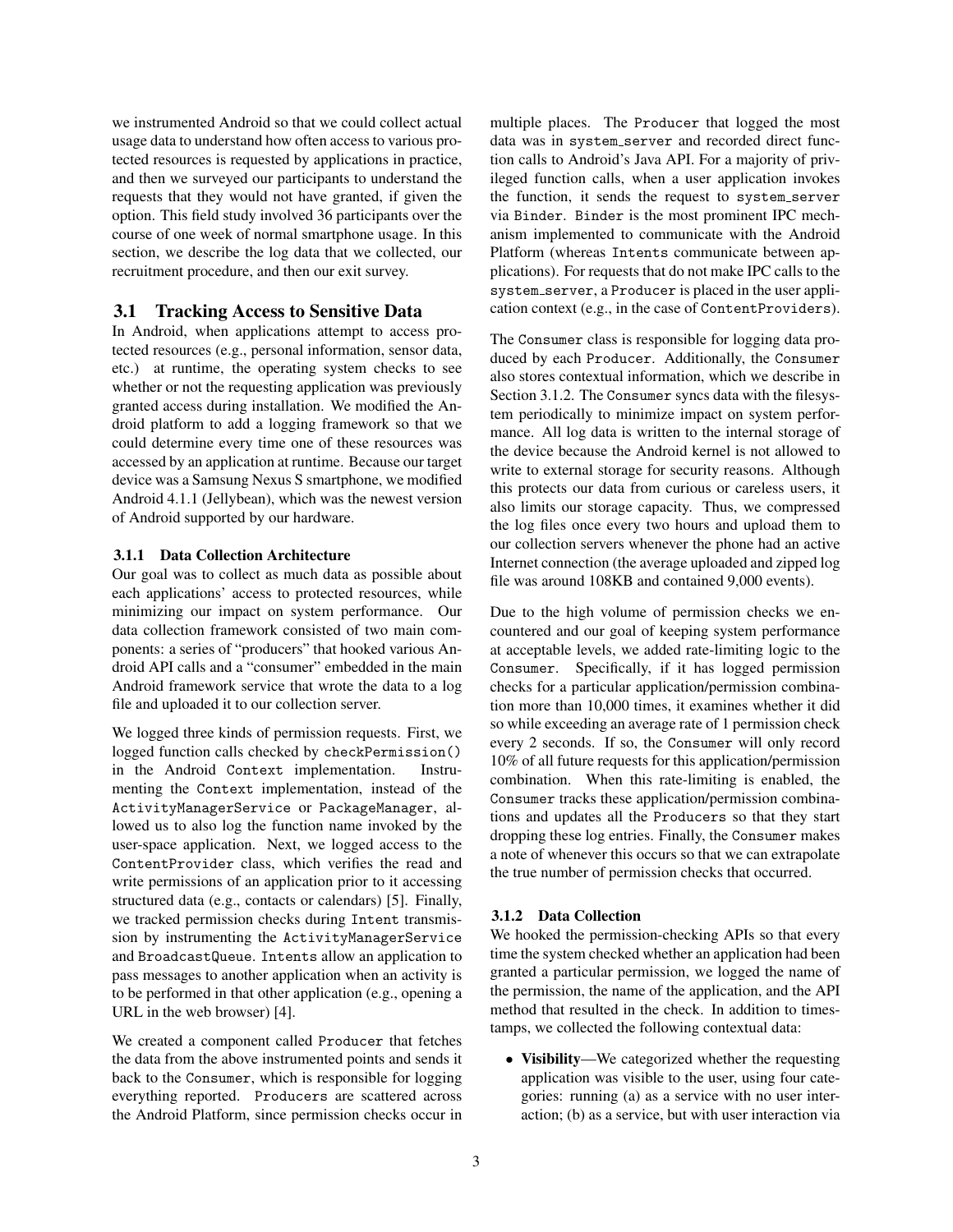notifications or sounds; (c) as a foreground process, but in the background due to multitasking; or (d) as a foreground process with direct user interaction.

- Screen Status—Whether the screen was on/off.
- Connectivity—The phone's WiFi connection state.
- Location—The user's last known coordinates. In order to preserve battery life, we collected cached location data, rather than directly querying the GPS.
- View—The UI elements in the requesting application that were exposed to the user at the time that a protected resource was accessed. Specifically, since the UI is built from an XML file, we recorded the name of the screen as defined in the DOM.
- History—A list of applications with which the user interacted prior to the requesting application.
- Path—When access to a Content Provider object was requested, the path to the specific content.

Felt et al. proposed granting most Android permissions without *a priori* user approval and granting 12 permissions (Table 1) at runtime so that users have contextual information to infer why the data might be needed [14]. The idea is that, if the user is asked to grant a permission while using an application, she may have some understanding of why the application needs that permission based on what she was doing. We initially wanted to perform experience sampling by probabilistically questioning participants whenever any of these 12 permissions were checked [29]. Our goal was to survey participants about whether access to these resources was expected and whether it should proceed, but we were concerned that this would prime them to the security focus of our experiment, biasing their subsequent behaviors. Instead, we instrumented the phones to probabilistically take screenshots of what participants were doing when these 12 permissions were checked so that we could ask them about it during the exit survey. We used reservoir sampling to minimize storage and performance impacts, while also ensuring that the screenshots covered a broad set of applications and permissions [43].

Figure 1 shows a screenshot captured during the study along with its corresponding log entry. The user was playing the Solitaire game while Spotify requested a WiFi scan. Since this permission was of interest (Table 1), our instrumentation took a screenshot. Since Spotify was not the application the participant was interacting with, its visibility was set to *false*. The history shows that prior to Spotify calling getScanResults(), the user had viewed Solitaire, the call screen, the launcher, and the list of MMS conversations.

| <b>Permission Type</b> | Activity                                |  |
|------------------------|-----------------------------------------|--|
| WRITE_SYNC_            | Change application sync settings        |  |
| <b>SETTINGS</b>        | when the user is roaming                |  |
| <b>ACCESS WIFI</b>     |                                         |  |
| <b>STATE</b>           | View nearby SSIDs                       |  |
| <b>INTERNET</b>        | Access Internet when roaming            |  |
| NFC.                   | Communicate via NFC                     |  |
| <b>READ_HISTORY_</b>   | Read users' browser history             |  |
| <b>BOOKMARKS</b>       |                                         |  |
| <b>ACCESS_FINE</b>     | Read GPS location                       |  |
| <b>LOCATION</b>        |                                         |  |
| ACCESS_COARSE_         | Read network-inferred location          |  |
| <b>LOCATION</b>        | ( <i>i.e.</i> , cell tower and/or WiFi) |  |
| <b>LOCATION_</b>       |                                         |  |
| <b>HARDWARE</b>        | Directly access GPS data                |  |
| READ_CALL_LOG          | Read call history                       |  |
| <b>ADD_VOICEMAIL</b>   | Read call history                       |  |
| <b>READ_SMS</b>        | Read sent/received/draft SMS            |  |
| <b>SEND_SMS</b>        | Send SMS                                |  |

Table 1: The 12 permissions that Felt et al. recommend be granted via runtime dialogs [14]. We randomly took screenshots when these permissions were requested by applications, and we asked about them in our exit survey.

#### 3.2 Recruitment

We placed an online recruitment advertisement on Craigslist in October of 2014, under the "et cetera jobs" section.<sup>1</sup> The title of the advertisement was "Research" Study on Android Smartphones," and it stated that the study was about how people interact with their smartphones. We made no mention of security or privacy. Those interested in participating were directed to an online consent form. Upon agreeing to the consent form, potential participants were directed to a screening application in the Google Play store. The screening application asked for information about each potential participant's age, gender, smartphone make and model. It also collected data on their phones' internal memory size and the installed applications. We screened out applicants who were under 18 years of age or used providers other than T-Mobile, since our experimental phones could not attain 3G speeds on other providers. We collected data on participants' installed applications so that we could preinstall free applications prior to them visiting our laboratory. (We copied paid applications from their phones, since we could not download those ahead of time.)

We contacted participants who met our screening requirements to schedule a time to do the initial setup. Overall, 48 people showed up to our laboratory, and of those, 40 qualified (8 were rejected because our screening application did not distinguish some Metro PCS users

<sup>1</sup>Approved by the UC Berkeley IRB under protocol #2013-02-4992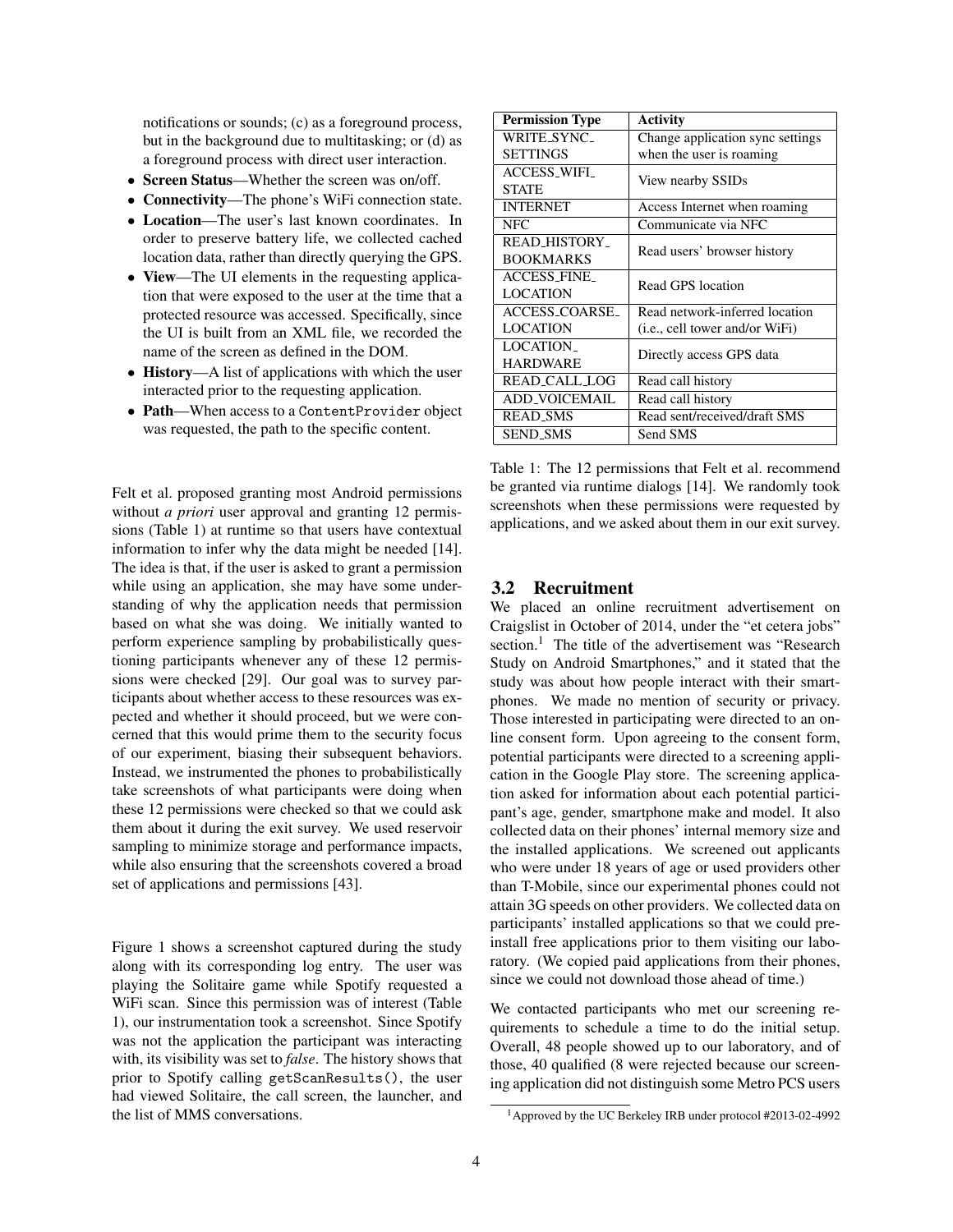

(a) Screenshot

| <b>Name</b>          | <b>Log Data</b>                       |  |  |
|----------------------|---------------------------------------|--|--|
| Type                 | <b>API FUNC</b>                       |  |  |
| Permission           | <b>ACCESS_WIFL STATE</b>              |  |  |
| App_Name             | com.spotify.music                     |  |  |
| Timestamp            | 1412888326273                         |  |  |
| <b>API</b> Function  | getScanResults()                      |  |  |
| Visibility           | <b>FALSE</b>                          |  |  |
| <b>Screen Status</b> | <b>SCREEN ON</b>                      |  |  |
| Connectivity         | <b>NOT CONNECTED</b>                  |  |  |
| Location             | Lat 37.XXX Long -122.XXX              |  |  |
|                      | 1412538686641 (Time it was updated)   |  |  |
| View                 | com.mobilityware.solitaire/.Solitaire |  |  |
|                      | com.android.phone/.InCallScreen       |  |  |
| History              | com.android.launcher/com.android.-    |  |  |
| launcher2.Launcher   |                                       |  |  |
|                      | com.android.mms/ConversationList      |  |  |

(b) Corresponding log entry

Figure 1: Screenshot (a) and corresponding log entry (b) captured during the experiment.

from T-Mobile users). In the email, we noted that due to the space constraints of our experimental phones, we might not be able to install all the applications on their existing phones, and therefore they needed to make a note of the ones that they planned to use that week. The initial setup took roughly 30 minutes and involved transferring their SIM cards, helping them set up their Google and other accounts, and making sure they had all the applications they needed. We compensated each participant with a \$35 gift card for showing up at the setup session. Out of 40 people who were given phones, 2 did not return them, and 2 did not regularly use them during the study period. Of our 36 remaining participants who used the phones regularly, 19 were male and 17 were female; ages ranged from 20 to 63 years old ( $\mu$  = 32,  $\sigma$ = 11).

After the initial setup session, participants used the experimental phones for one week in lieu of their normal phones. They were allowed to install and uninstall applications, and we instructed them to use these phones as they would their normal phones. Our logging framework kept track of every protected resource accessed by a userlevel application along with the previously-mentioned contextual data. Due to storage constraints on the devices, our software uploaded log files to our server every two hours. However, to preserve participants' privacy, screenshots remained on the phones during the course of the week. At the end of the week, each participant returned to our laboratory, completed an exit survey, returned the phone, and then received an additional \$100 gift card (i.e., slightly more than the value of the phone).

# 3.3 Exit Survey

When participants returned to our laboratory, they completed an exit survey. The exit survey software ran on a laptop in a private room so that it could ask questions about what they were doing on their phones during the course of the week without raising privacy concerns. We did not view their screenshots until participants gave us permission. The survey had three components:

- Screenshots—Our software displayed a screenshot taken after one of the 12 resources in Table 1 was accessed. Next to the screenshot (Figure 2a), we asked participants what they were doing on the phone when the screenshot was taken (open-ended). We also asked them to indicate which of several actions they believed the application was performing, chosen from a multiple-choice list of permissions presented in plain language (e.g., "reading browser history," "sending a SMS," etc.). After answering these questions, they proceeded to a second page of questions (Figure 2b). We informed participants at the top of this page of the resource that the application had accessed when the screenshot was taken, and asked them to indicate how much they expected this (5-point Likert scale). Next, we asked, "if you were given the choice, would you have prevented the app from accessing this data," and to explain why or why not. Finally, we asked for permission to view the screenshot. This phase of the exit survey was repeated for 10-15 different screenshots per participant, based on the number of screenshots saved by our reservoir sampling algorithm.
- Locked Screens-The second part of our survey involved questions about the same protected resources, though accessed while device screens were off (i.e., participants were not using their phones). Because there were no contextual cues (i.e., screenshots), we outright told participants which applications were accessing which resources and asked them multiple choice questions about whether they wanted to prevent this and the degree to which these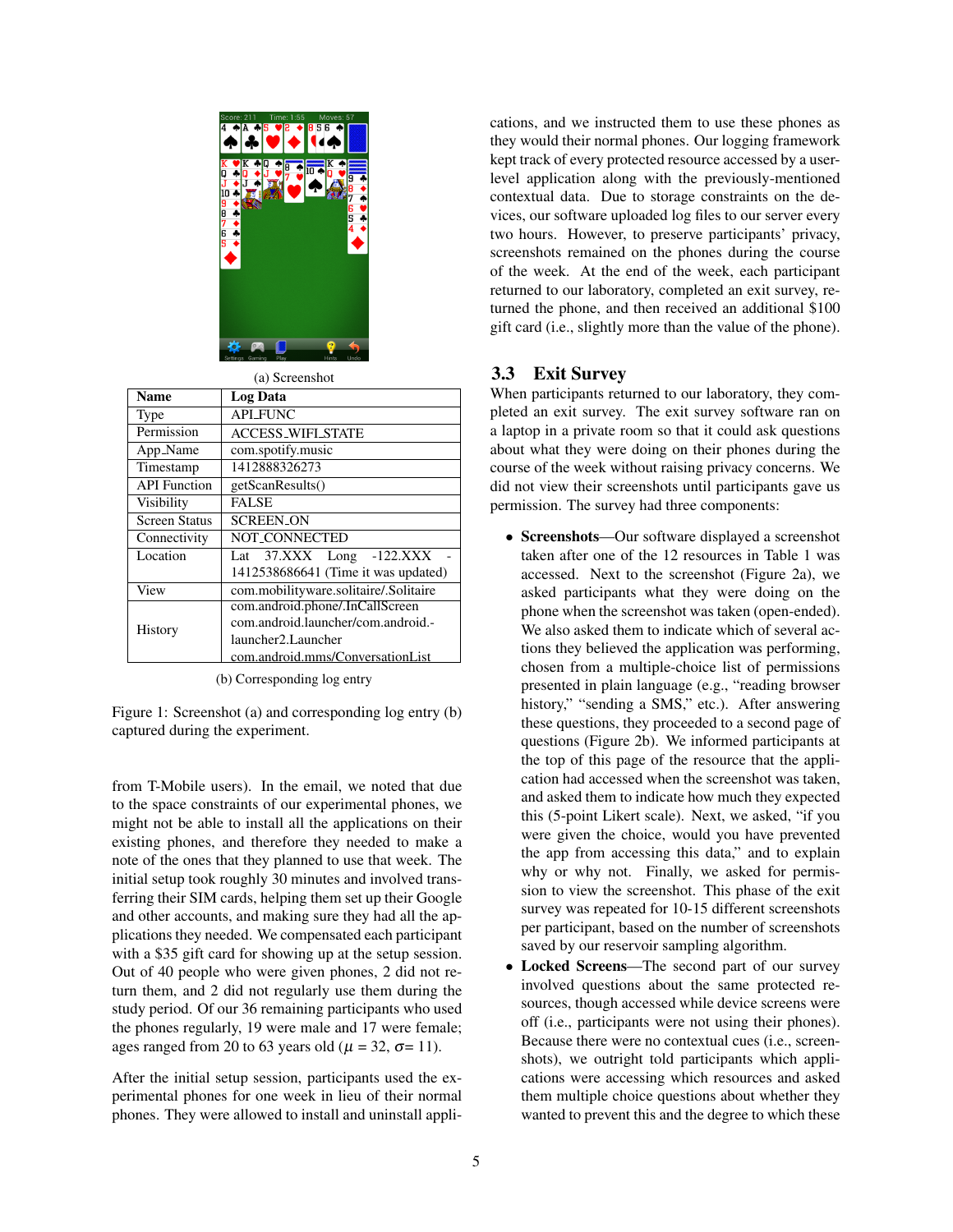

(a) On the first screen, participants answered questions to establish awareness of the permission request based on the screenshot.



(b) On the second screen, they saw the resource accessed, stated whether it was expected, and whether it should have been blocked.



behaviors were expected. They answered these questions for up to 10 requests, similarly chosen by our reservoir sampling algorithm to yield a breadth of application/permission combinations.

• Personal Privacy Preferences—Finally, in order to correlate survey responses with privacy preferences, participants completed two privacy scales. Because of the numerous reliability problems with the Westin index [45], we computed the average of both Buchanan et al.'s Privacy Concerns Scale (PCS) [10] and Malhotra et al.'s Internet Users' Information Privacy Concerns (IUIPC) scale [31].

After participants completed the exit survey, we reentered the room, answered any remaining questions, and then assisted them in transferring their SIM cards back into their personal phones. Finally, we compensated each participant with a \$100 gift card.

Three researchers independently coded 423 responses to the open-ended question in the screenshot portion of the survey. The number of responses per participant varied, as they were randomly selected based on the number of screenshots taken: participants who used their phones more heavily had more screenshots, and thus answered more questions. Prior to meeting to achieve consensus, the three coders disagreed on 42 responses, which resulted in an inter-rater agreement of 90%. Taking into account the 9 possible codings for each response, Fleiss' kappa yielded 0.61, indicating substantial agreement.

# 4 Application Behaviors

Over the week-long period, we logged 27M application requests to protected resources governed by Android permissions. This translates to over 100,000 requests per user/day. In this section, we quantify the circumstances under which these resources were accessed. We focus on the rate at which resources were accessed when participants were not actively using those applications (i.e., situations likely to defy users' expectations), access to certain resources with particularly high frequency, and the impact of replacing certain requests with runtime confirmation dialogs (as per Felt et al.'s suggestion [14]).

# 4.1 Invisible Permission Requests

In many cases, it is entirely expected that an application might make frequent requests to resources protected by permissions. For instance, the INTERNET permission is used every time an application needs to open a socket, ACCESS FINE LOCATION is used every time the user's location is checked by a mapping application, and so on. However, in these cases, one expects users to have certain contextual cues to help them understand that these applications are running and making these requests. Based on our log data, most requests occurred while participants were not actually interacting with those applications, nor did they have any cues to indicate that the applications were even running. When resources are accessed, applications can be in five different states, with regard to their visibility to users:

- 1. Visible foreground application  $(12.04\%)$ : the user is using the application requesting the resource.
- 2. Invisible background application  $(0.70\%)$ : due to multitasking, the application is in the background.
- 3. Visible background service  $(12.86\%)$ : the application is a background service, but the user may be aware of its presence due to other cues (e.g., it is playing music or is present in the notification bar).
- 4. Invisible background service  $(14.40\%)$ : the application is a background service without visibility.
- 5. Screen off  $(60.00\%)$ : the application is running, but the phone screen is off because it is not in use.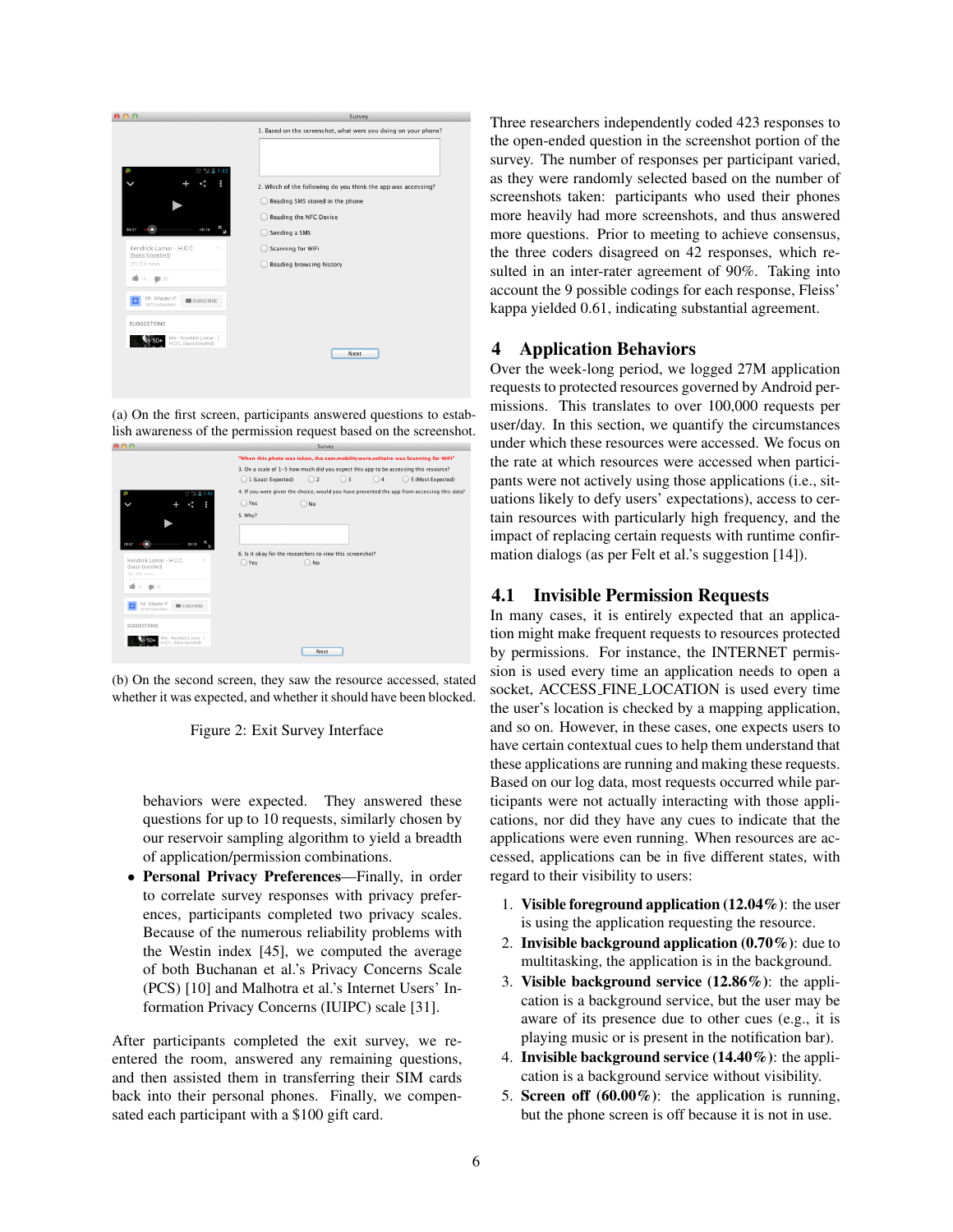| <b>Permission</b>            | <b>Requests</b> |
|------------------------------|-----------------|
| <b>ACCESS_NETWORK_STATE</b>  | 31,206          |
| <b>WAKE LOCK</b>             | 23,816          |
| <b>ACCESS_FINE_LOCATION</b>  | 5,652           |
| <b>GET_ACCOUNTS</b>          | 3,411           |
| <b>ACCESS_WIFL_STATE</b>     | 1,826           |
| <b>UPDATE_DEVICE_STATS</b>   | 1,426           |
| ACCESS_COARSE_LOCATION       | 1,277           |
| <b>AUTHENTICATE_ACCOUNTS</b> | 644             |
| <b>READ_SYNC_SETTINGS</b>    | 426             |
| <b>INTERNET</b>              | 416             |

Table 2: The most frequently requested permissions by applications with zero visibility to the user.

Combining the 3.3M (12.04% of 27M) requests that were granted when the user was actively using the application (Category 1) with the 3.5M (12.86% of 27M) requests that were granted when the user had other contextual cues to indicate that the application was running (Category 3), we can see that fewer than one quarter of all permission requests (24.90% of 27M) occurred when the user had clear indications that those applications were running. This suggests that during the vast majority of the time, access to protected resources occurs opaquely to users. We focus on these 20.3M "invisible" requests (75.10% of 27M) in the remainder of this subsection.

Harbach et al. found that users' phone screens are off 94% of the time on average [22]. We observed that 60% of permission requests occurred while participants' phone screens were off, which suggests that permission requests occurred less frequently than when participants were using their phones. At the same time, certain applications made more requests when participants were not using their phones: "Brave Frontier Service," "Microsoft Sky Drive," and "Tile game by UMoni." Our study collected data on over 300 applications, and therefore it is possible that with a larger sample size, we would observe other applications engaging in this behavior. All of the aforementioned applications primarily requested AC-CESS WIFI STATE and INTERNET. While a definitive explanation for this behavior requires examining source code or the call stacks of these applications, we hypothesize that they were continuously updating local data from remote servers. For instance, Sky Drive may have been updating documents, whereas the other two applications may have been checking the status of multiplayer games.

Table 2 shows the most frequently requested permissions from applications running invisibly to the user (i.e., Categories 2, 4, and 5); Table 3 shows the applications responsible for these requests (Appendix A lists the permissions requested by these applications). We

| <b>Application</b>        | <b>Requests</b> |
|---------------------------|-----------------|
| Facebook                  | 36,346          |
| Google Location Reporting | 31,747          |
| Facebook Messenger        | 22,008          |
| Taptu DJ                  | 10,662          |
| Google Maps               | 5,483           |
| Google Gapps              | 4,472           |
| Foursquare                | 3,527           |
| Yahoo Weather             | 2,659           |
| Devexpert Weather         | 2,567           |
| Tile Game(Umoni)          | 2.239           |

Table 3: The applications making the most permission requests while running invisibly to the user.

normalized the numbers to show requests per user/day. ACCESS NETWORK STATE was most frequently requested, averaging 31,206 times per user/day—roughly once every 3 seconds. This is due to applications constantly checking for Internet connectivity. However, the 5,562 requests/day to ACCESS FINE LOCATION and 1,277 requests/day to ACCESS COARSE LOCATION are more concerning, as this could enable detailed tracking of the user's movement throughout the day. Similarly, a user's location can be inferred by using AC-CESS WIFI STATE to get data on nearby WiFi SSIDs.

Contextual integrity means ensuring that information flows are appropriate, as determined by the user. Thus, users need the ability to see information flows. Current mobile platforms have done some work to let the user know about location tracking. For instance, recent versions of Android allow users to see which applications have used location data recently. While attribution is a positive step towards contextual integrity, attribution is most beneficial for actions that are reversible, whereas the disclosure of location information is not something that can be undone [14]. We observed that fewer than 1% of location requests were made when the applications were visible to the user or resulted in the displaying of a GPS notification icon. Given that Thompson et al. showed that most users do not understand that applications running in the background may have the same abilities as applications running in the foreground [42], it is likely that in the vast majority of cases, users do not know when their locations are being disclosed.

This low visibility rate is because Android only shows a notification icon when the GPS sensor is accessed, while offering alternative ways of inferring location. In 66.1% of applications' location requests, they directly queried the TelephonyManager, which can be used to determine location via cellular tower information. In 33.3% of the cases, applications requested the SSIDs of nearby WiFi networks. In the remaining 0.6% of cases, applica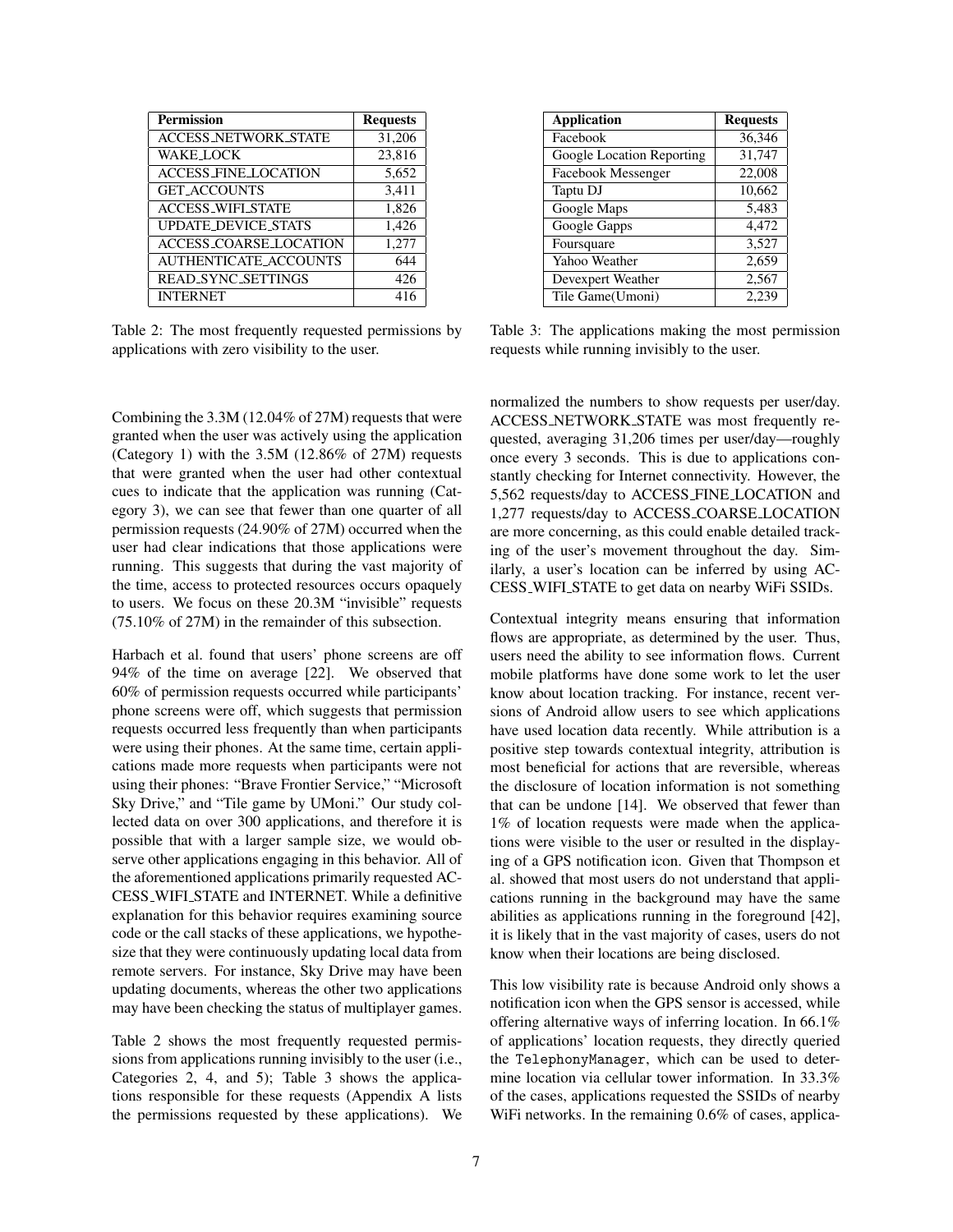tions accessed location information using one of three built-in location providers: GPS, network, or passive. Applications accessed the GPS location provider only 6% of the time (which displayed a GPS notification). In the other 94% of the time, 13% queried the network provider (i.e., approximate location based on nearby cellular towers and WiFi SSIDs) and 81% queried the passive location provider. The passive location provider caches prior requests made to either the GPS or network providers. Thus, across all requests for location data, the GPS notification icon appeared 0.04% of the time.

While the alternatives to querying the GPS are less accurate, users are still surprised by their accuracy [17]. This suggests a serious violation of contextual integrity, since users likely have no idea their locations are being requested in the vast majority of cases. Thus, runtime notifications for location tracking need to be improved [18].

Apart from these invisible location requests, we also observed applications reading stored SMS messages (125 times per user/day), reading browser history (5 times per user/day), and accessing the camera (once per user/day). Though the use of these permissions does not necessarily lead to privacy violations, users have no contextual cues to understand that these requests are occurring.

### 4.2 High Frequency Requests

Some permission requests occurred so frequently that a few applications (i.e., Facebook, Facebook Messenger, Google Location Reporting, Google Maps, Farm Heroes Saga) had to be rate limited in our log files (see Section 3.1.1), so that the logs would not fill up users' remaining storage or incur performance overhead. Table 4 shows the complete list of application/permission combinations that exceeded the threshold. For instance, the most frequent requests came from Facebook requesting ACCESS NETWORK STATE with an average interval of 213.88 ms (i.e., almost 5 times per second).

With the exception of Google's applications, all ratelimited applications made excessive requests for the connectivity state. We hypothesize that once these applications lose connectivity, they continuously poll the system until it is regained. Their use of the getActiveNetworkInfo() method results in permission checks and returns NetworkInfo objects, which allow them to determine connection state (e.g., connected, disconnected, etc.) and type (e.g., WiFi, Bluetooth, cellular, etc.). Thus, these requests do not appear to be leaking sensitive information *per se*, but their frequency may have adverse effects on performance and battery life. It is possible that using the ConnectivityManager's NetworkCallback method may be able to fulfill this need with far fewer permission checks.

| <b>Application / Permission</b>                             | Peak (ms) | Avg. (ms) |
|-------------------------------------------------------------|-----------|-----------|
| com.facebook.katana<br><b>ACCESS_NETWORK_STATE</b>          | 213.88    | 956.97    |
| com.facebook.orca<br><b>ACCESS_NETWORK_STATE</b>            | 334.78    | 1146.05   |
| com.google.android.apps.maps<br><b>ACCESS_NETWORK_STATE</b> | 247.89    | 624.61    |
| com.google.process.gapps<br><b>AUTHENTICATE_ACCOUNTS</b>    | 315.31    | 315.31    |
| com.google.process.gapps<br><b>WAKE_LOCK</b>                | 898.94    | 1400.20   |
| com.google.process.location<br><b>WAKE LOCK</b>             | 176.11    | 991.46    |
| com.google.process.location<br><b>ACCESS_FINE_LOCATION</b>  | 1387.26   | 1387.26   |
| com.google.process.location<br><b>GET_ACCOUNTS</b>          | 373.41    | 1878.88   |
| com.google.process.location<br><b>ACCESS_WIFL_STATE</b>     | 1901.91   | 1901.91   |
| com.king.farmheroessaga<br><b>ACCESS_NETWORK_STATE</b>      | 284.02    | 731.27    |
| com.pandora.android<br><b>ACCESS_NETWORK_STATE</b>          | 541.37    | 541.37    |
| com.taptu.streams<br><b>ACCESS_NETWORK_STATE</b>            | 1746.36   | 1746.36   |

Table 4: The application/permission combinations that needed to be rate limited during the study. The last two columns show the fastest interval recorded and the average of all the intervals recorded before rate-limiting.

### 4.3 Frequency of Data Exposure

Felt et al. posited that while most permissions can be granted automatically in order to not habituate users to relatively benign risks, certain requests should require runtime consent [14]. They advocated using runtime dialogs before the following actions should proceed:

- 1. Reading location information (e.g., using conventional location APIs, scanning WiFi SSIDs, etc.).
- 2. Reading the user's web browser history.
- 3. Reading saved SMS messages.
- 4. Sending SMS messages that incur charges, or inappropriately spamming the user's contact list.

These four actions are governed by the 12 Android permissions listed in Table 1. Of the 300 applications that we observed during the experiment, 91 (30.3%) performed one of these actions. On average, these permissions were requested 213 times per hour/user—roughly every 20 seconds. However, permission checks occur under a variety of circumstances, only a subset of which expose sensitive resources. As a result, platform develop-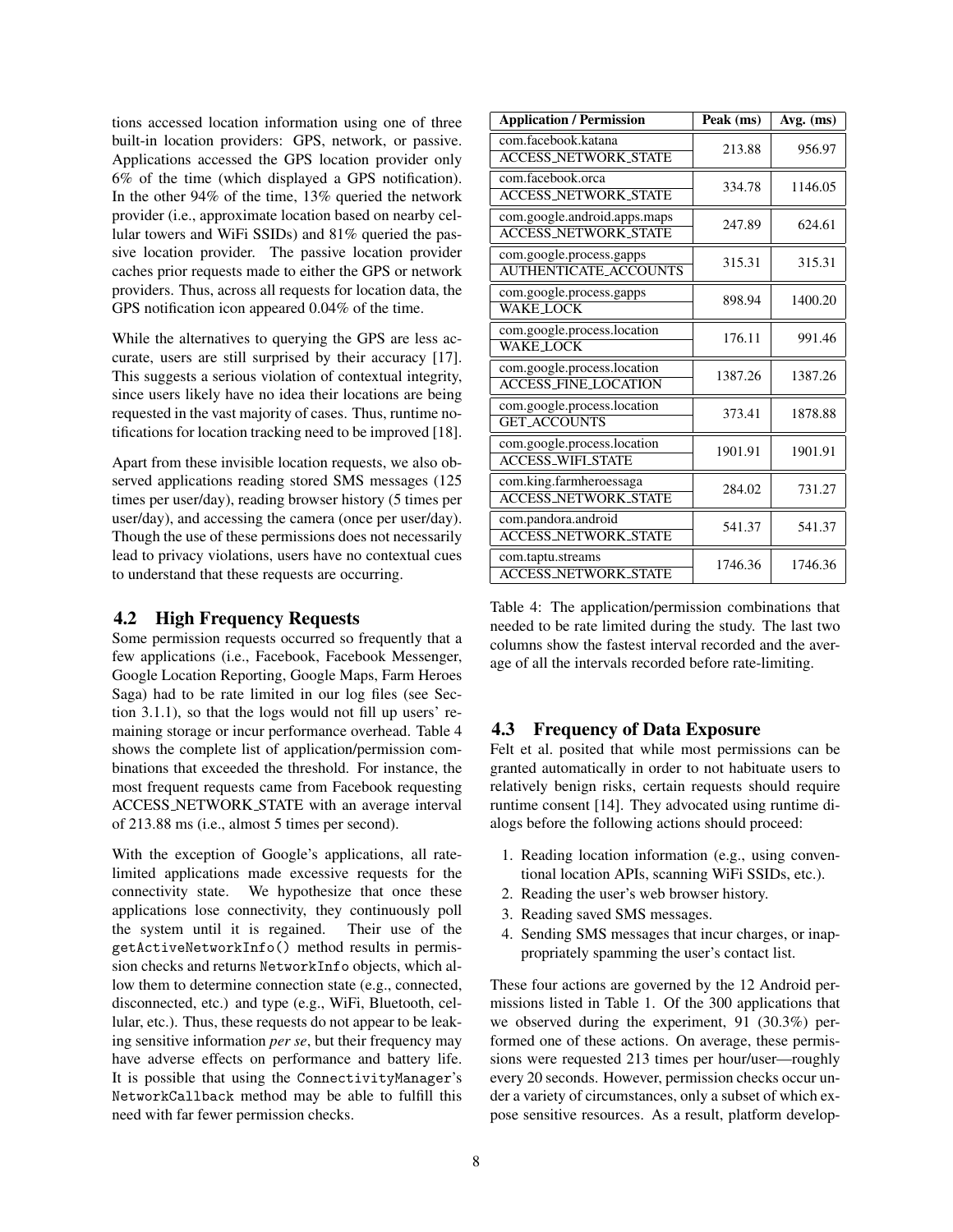| Resource               | Visible      |                 | <b>Invisible</b> |                 | Total        |                 |
|------------------------|--------------|-----------------|------------------|-----------------|--------------|-----------------|
|                        | Data Exposed | <b>Requests</b> | Data Exposed     | <b>Requests</b> | Data Exposed | <b>Requests</b> |
| Location               | 758          | 2.205           | 3,881            | 8.755           | 4.639        | 10,960          |
| Read SMS data          | 378          | 486             | 72               | 125             | 450          | 611             |
| Sending SMS            |              | -               |                  |                 |              |                 |
| <b>Browser History</b> | 12           | 14              | 2                |                 | 14           | 19              |
| <b>Total</b>           | 1,155        | 2.712           | 3.956            | 8.886           | 5.111        | 11,598          |

Table 5: The sensitive permission requests (per user/day) when requesting applications were visible/invisible to users. "Data exposed" reflects the subset of permission-protected requests that resulted in sensitive data being accessed.

ers may decide to only show runtime warnings to users when protected data is read or modified. Thus, we attempted to quantify the frequency with which permission checks actually result in access to sensitive resources for each of these four categories. Table 5 shows the number of requests seen per user/day under each of these four categories, separating the instances in which sensitive data was exposed from the total permission requests observed. Unlike Section 4.1, we include "visible" permission requests (i.e., those occurring while the user was actively using the application or had other contextual information to indicate it was running). We didn't observe any uses of NFC, READ CALL LOG, ADD VOICEMAIL, accessing WRITE SYNC SETTINGS or INTERNET while roaming in our dataset.

Of the location permission checks, a majority were due to requests for location provider information (e.g., getBestProvider() returns the best location provider based on application requirements), or checking WiFi state (e.g., getWifiState() only reveals whether WiFi is enabled). Only a portion of the requests actually exposed participants' locations (e.g., getLastKnownLocation() or getScanResults() exposed SSIDs of nearby WiFi networks).

Although a majority of requests for the READ SMS permission exposed content in the SMS store (e.g., Query() reads the contents of the SMS store), a considerable portion simply read information about the SMS store (e.g., renewMmsConnectivity() resets an applications' connection to the MMS store). An exception to this is the use of SEND SMS, which resulted in the transmission of an SMS message every time the permission was requested.

Regarding browser history, both accessing visited URLs (getAllVisitedUrls()) and reorganizing bookmark folders (addFolderToCurrent()) result in the same permission being checked. However, the latter does not expose specific URLs to the invoking application.

Our analysis of the API calls indicated that on average, only half of all permission checks granted applications access to sensitive data. For instance, across both visible and invisible requests, 5,111 of the 11,598 (44.3%) permission checks involving the 12 permissions in Table 1 resulted in the exposure of sensitive data (Table 5).

While limiting runtime permission requests to only the cases in which protected resources are exposed will greatly decrease the number of user interruptions, the frequency with which these requests occur is still too great. Prompting the user on the first request is also not appropriate (e.g., à la iOS and Android M), because our data show that in the vast majority of cases, the user has no contextual cues to understand when protected resources are being accessed. Thus, a user may grant a request the first time an application asks, because it is appropriate in that instance, but then she may be surprised to find that the application continues to access that resource in other contexts (e.g., when the application is not actively used). As a result, a more intelligent method is needed to determine when a given permission request is likely to be deemed appropriate by the user.

# 5 User Expectations and Reactions

To identify when users might want to be prompted about permission requests, our exit survey focused on participants' reactions to the 12 permissions in Table 1, limiting the number of requests shown to each participant based on our reservoir sampling algorithm, which was designed to ask participants about a diverse set of permission/application combinations. We collected participants' reactions to 673 permission requests  $(\approx 19$ /participant). Of these, 423 included screenshots because participants were actively using their phones when the requests were made, whereas 250 permission requests were performed while device screens were off.<sup>2</sup> Of the former, 243 screenshots were taken while the requesting application was visible (Category 1 and 3 from Section 4.1), whereas 180 were taken while the application was invisible (Category 2 and 4 from Section 4.1). In this section, we describe the situations in which requests

<sup>2</sup>Our first 11 participants did not answer questions about permission requests occurring while not using their devices, and therefore the data only corresponds to our last 25 participants.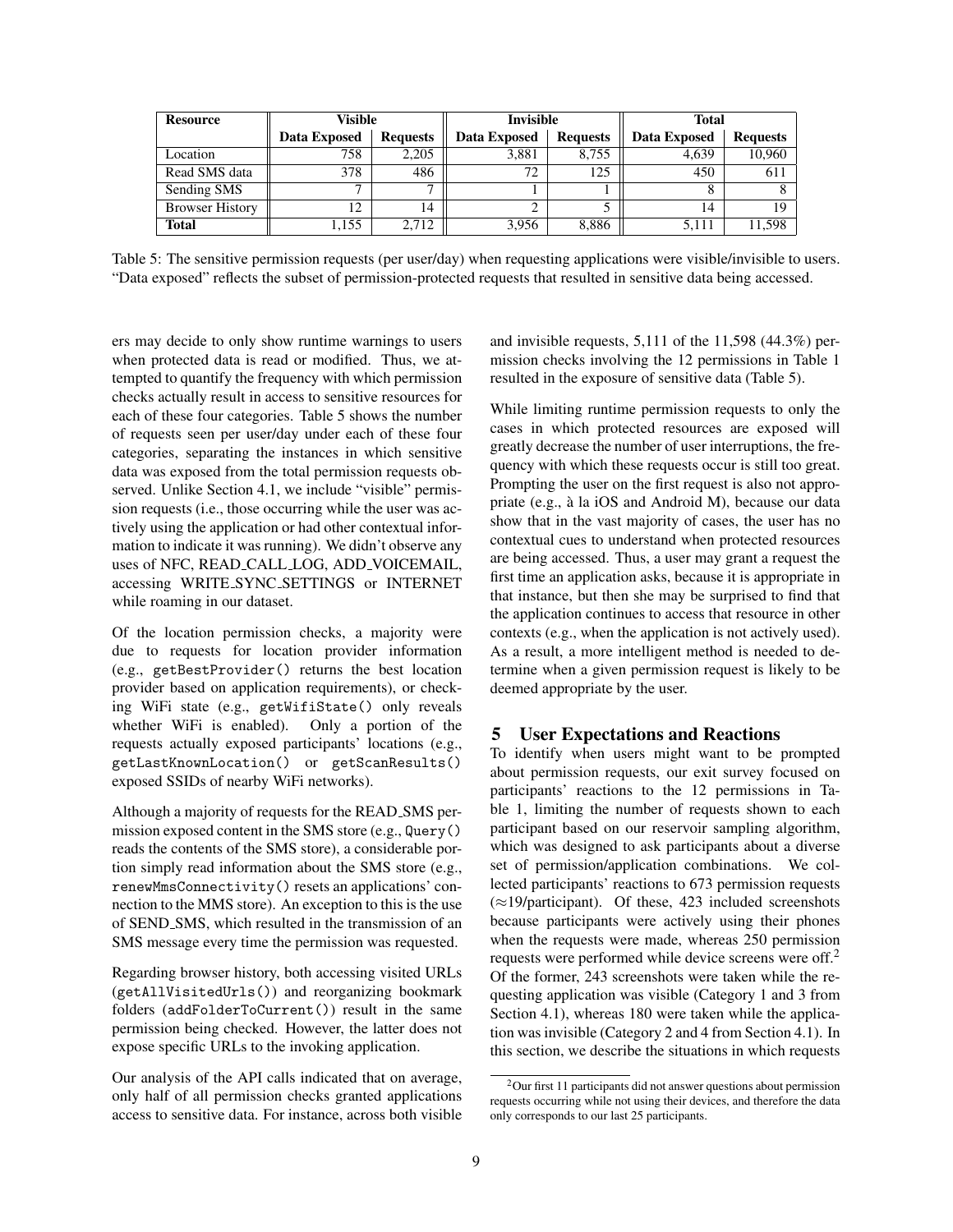defied users' expectations. We present explanations for why participants wanted to block certain requests, the factors influencing those decisions, and how expectations changed when devices were not in use.

### 5.1 Reasons for Blocking

When viewing screenshots of what they were doing when an application requested a permission, 30 participants (80% of 36) stated that they would have preferred to block at least one request, whereas 6 stated a willingness to allow all requests, regardless of resource type or application. Across the entire study, participants wanted to block 35% of these 423 permission requests. When we asked participants to explain their rationales for these decisions, two main themes emerged: the request did not in their minds—pertain to application functionality or it involved information they were uncomfortable sharing.

#### 5.1.1 Relevance to Application Functionality

When prompted for the reason behind blocking a permission request, 19 (53% of 36) participants did not believe it was necessary for the application to perform its task. Of the 149 (35% of 423) requests that participants would have preferred to block, 79 (53%) were perceived as being irrelevant to the functionality of the application:

- *"It wasn't doing anything that needed my current location."* (P1)
- *"I don't understand why this app would do anything with SMS."* (P10)

Accordingly, functionality was the most common reason for wanting a permission request to proceed. Out of the 274 permissible requests, 195 (71% of 274) were perceived as necessary for the core functionality of the application, as noted by thirty-one (86% of 36) participants:

- *"Because it's a weather app and it needs to know where you are to give you weather information."*(P13)
- *"I think it needs to read the SMS to keep track of the chat conversation."*(P12)

Beyond being necessary for core functionality, participants wanted 10% (27 of 274) of requests to proceed because they offered convenience; 90% of these requests were for location data, and the majority of those applications were published under the Weather, Social, and Travel & Local categories in the Google Play store:

- *"It selects the closest stop to me so I don't have to scroll through the whole list."* (P0)
- *"This app should read my current location. I'd like for it to, so I won't have to manually enter in my zip code / area."* (P4)

Thus, requests were allowed when they were expected: when participants rated the extent to which each request was expected on a 5-point Likert scale, allowable requests averaged 3.2, whereas blocked requests averaged 2.3 (lower is less expected).

#### 5.1.2 Privacy Concerns

Participants also wanted to deny permission requests that involved data that they considered sensitive, regardless of whether they believed the application actually needed the data to function. Nineteen (53% of 36) participants noted privacy as a concern while blocking a request, and of the 149 requests that participants wanted to block, 49 (32% of 149) requests were blocked for this reason:

- *"SMS messages are quite personal."* (P14)
- *"It is part of a personal conversation."* (P11)
- *"Pictures could be very private and I wouldn't like for anybody to have access."* (P16)

Conversely, 24 participants (66% of 36) wanted requests to proceed simply because they did not believe that the data involved was particularly sensitive; this reasoning accounted for 21% of the 274 allowable requests:

- *"I'm ok with my location being recorded, no concerns."* (P3)
- *"No personal info being shared."* (P29)

# 5.2 Influential Factors

Based on participants' responses to the 423 permission requests involving screenshots (i.e., requests occurring while they were actively using their phones), we quantitatively examined how various factors influenced their desire to block some of these requests.

Effects of Identifying Permissions on Blocking: In the exit survey, we asked participants to guess the permission an application was requesting, based on the screenshot of what they were doing at the time. The real answer was among four other incorrect answers. Of the 149 cases where participants wanted to block permission requests, they were only able to correctly state what permission was being requested 24% of the time; whereas when wanting a request to proceed, they correctly identified the requested permission 44% (120 of 274) of the time. However, Pearson's product-moment test on the average number of blocked requests per user and the average number of correct answers per user $3$  did not yield a statistically significant correlation (r=−0.171, p<0.317).

Effects of Visibility on Expectations: We were particularly interested in exploring if permission requests originating from foreground applications (i.e., visible to the

<sup>&</sup>lt;sup>3</sup>Both measures were normally distributed.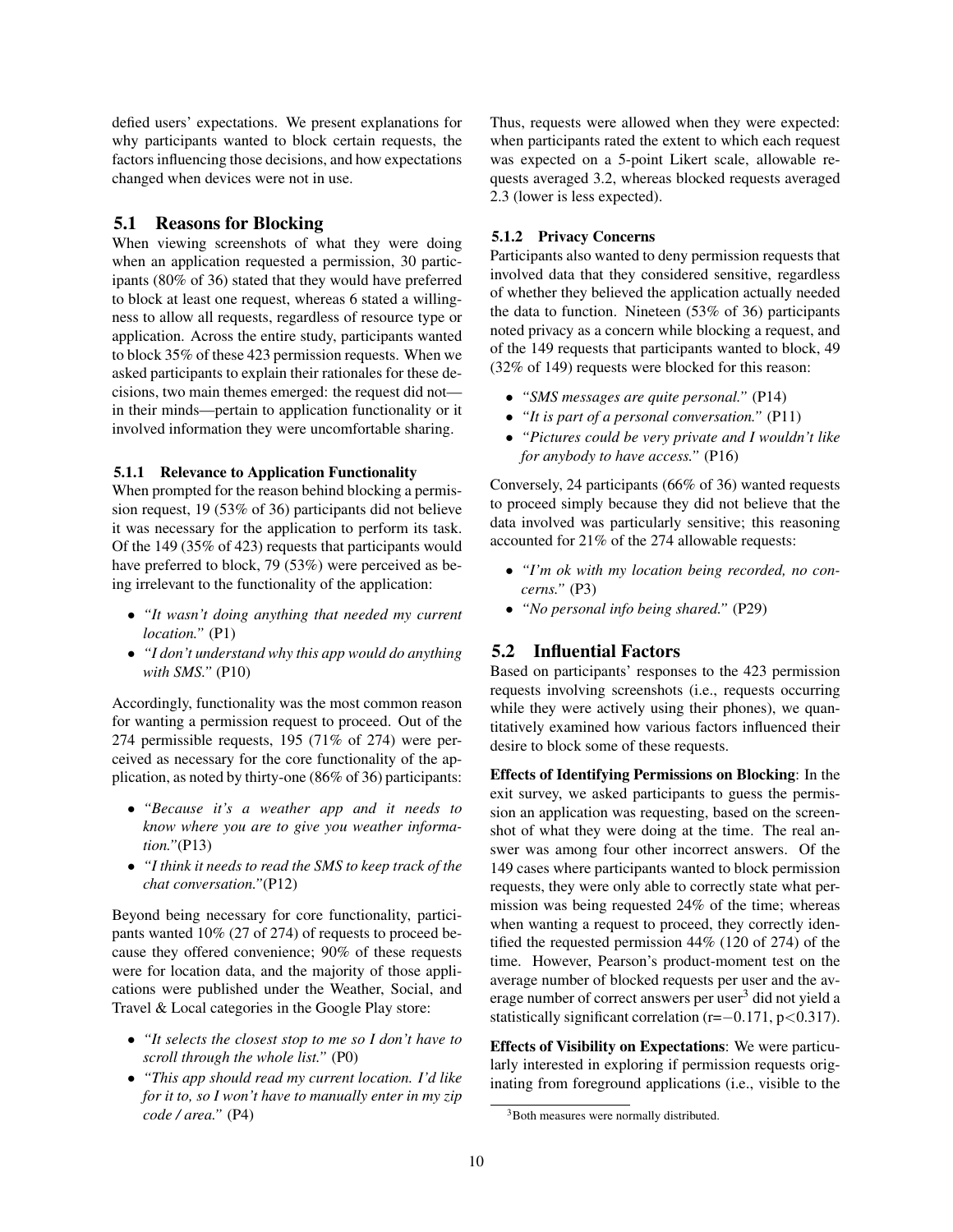user) were more expected than ones from background applications. Of the 243 visible permission requests that we asked about in our exit survey, participants correctly identified the requested permission 44% of the time, and their average rating on our expectation scale was 3.4. On the other hand, participants correctly identified the resources accessed by background applications only 29% of the time (52 of 180), and their average rating on our expectation scale was 3.0. A Wilcoxon Signed-Rank test with continuity correction revealed a statistically significant difference in participants' expectations between these two groups (V=441.5,  $p < 0.001$ ).

Effects of Visibility on Blocking: Participants wanted to block 71 (29% of 243) permission requests originating from applications running in the foreground, whereas this increased by almost 50% when the applications were in the background invisible to them (43% of 180). We calculated the percentage of denials for each participant, for both visible and invisible requests. A Wilcoxon Signed-Rank test with continuity correction revealed a statistically significant difference  $(V=58, p<0.001)$ .

Effects of Privacy Preferences on Blocking: Participants completed the Privacy Concerns Scale (PCS) [10] and the Internet Users' Information Privacy Concerns (IUIPC) scale [31]. A Spearman's rank test yielded no statistically significant correlation between their privacy preferences and their desire to block permission requests  $(\rho = 0.156, p < 0.364).$ 

Effects of Expectations on Blocking: We examined whether participants' expectations surrounding requests correlated with their desire to block them. For each participant, we calculated their average Likert scores for their expectations and the percentage of requests that they wanted to block. Pearson's product-moment test showed a statistically significant correlation (r=−0.39,  $p<0.018$ ). The negative correlation shows that participants were more likely to deny unexpected requests.

### 5.3 User Inactivity and Resource Access

In the second part of the exit survey, participants answered questions about 10 resource requests that occurred when the screen was off (not in use). Overall, they were more likely to expect resource requests to occur when using their devices ( $\mu = 3.26$  versus  $\mu = 2.66$ ). They also stated a willingness to block almost half of the permission requests (49.6% of 250) when not in use, compared to a third of the requests that occurred when using their phones (35.2% of 423). However, neither of these differences was statistically significant.

# 6 Feasibility of Runtime Requests

Felt et al. posited that certain sensitive permissions (Table 1) should require runtime consent [14], but in Section 4.3 we showed that the frequencies with which applications are requesting these permissions make it impractical to prompt the user each time a request occurs. Instead, the major mobile platforms have shifted towards a model of prompting the user the first time an application requests access to certain resources: iOS does this for a selected set of resources, such as location and contacts, and Android M does this for "dangerous" permissions.

How many prompts would users see, if we added runtime prompts for the first use of these 12 permissions? We analyzed a scheme where a runtime prompt is displayed at most once for each unique triplet of (application, permission, application visibility), assuming the screen is on. With a naïve scheme, our study data indicates our participants would have seen an average of 34 runtime prompts (ranging from 13 to 77,  $\sigma$ =11). As a refinement, we propose that the user should be prompted only if sensitive data will be exposed (Section 4.3), reducing the average number of prompts to 29.

Of these 29 prompts, 21 (72%) are related to location. Apple iOS already prompts users when an application accesses location for the first time, with no evidence of user habituation or annoyance. Focusing on the remaining prompts, we see that our policy would introduce an average of 8 new prompts per user: about 5 for reading SMS, 1 for sending SMS, and 2 for reading browser history. Our data covers only the first week of use, but as we only prompt on first use of a permission, we expect that the number of prompts would decline greatly in subsequent weeks, suggesting that this policy would likely not introduce significant risk of habituation or annoyance. Thus, our results suggest adding runtime prompts for reading SMS, sending SMS, and reading browser history would be useful given their sensitivity and low frequency.

Our data suggests that taking visibility into account is important. If we ignore visibility and prompted only once for each pair of (application, permission), users would have no way to select a different policy for when the application is visible or not visible. In contrast, "askon-first-use" for the triple (application, permission, visibility) gives users the option to vary their decision based on the visibility of the requesting application. We evaluated these two policies by analyzing the exit survey data (limited to situations where the screen was on) for cases where the same user was asked twice in the survey about situations with the same (application, permission) pair or the same (application, permission, visibility) triplet, to see whether the user's first decision to block or not matched their subsequent decisions. For the former pol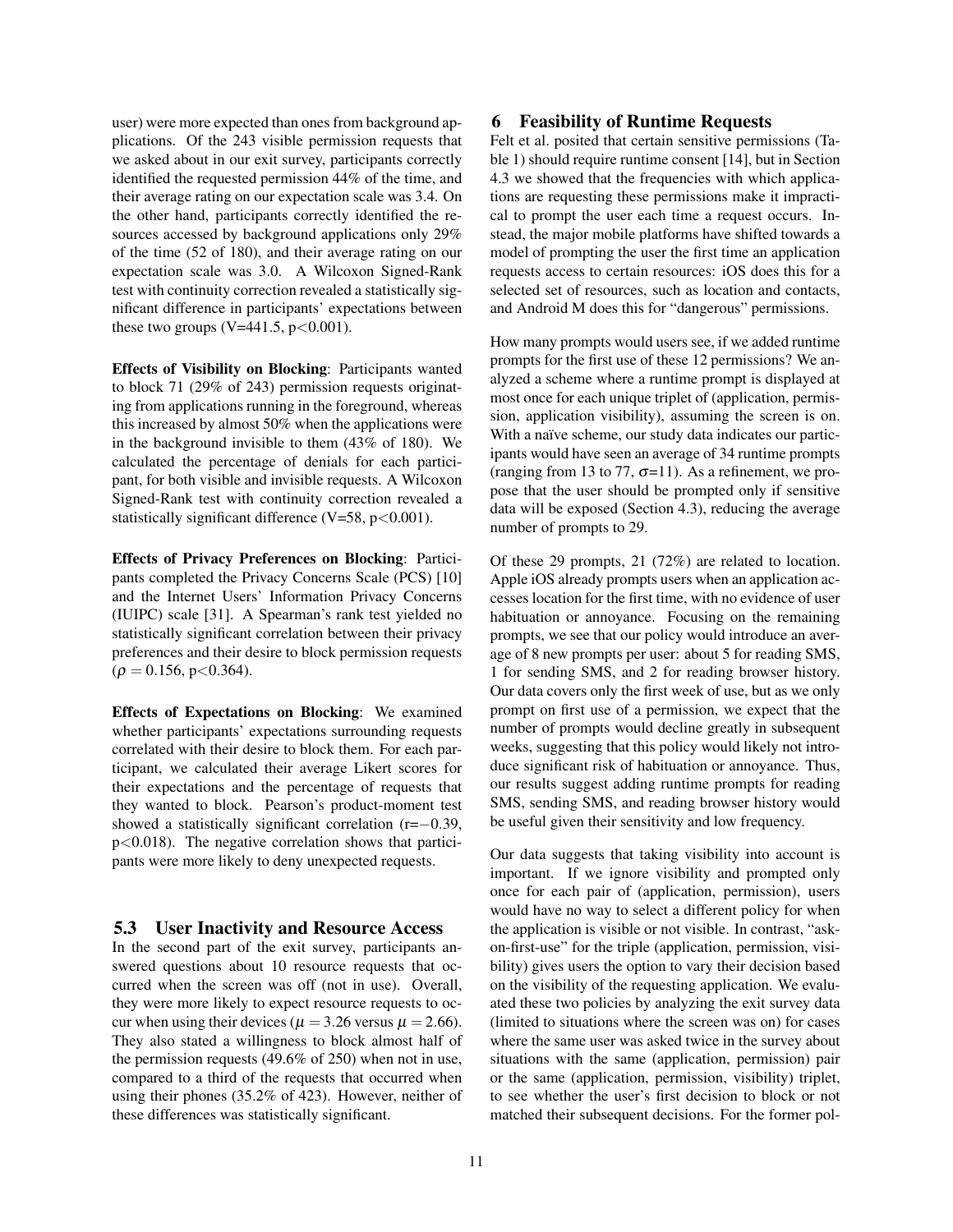icy, we saw only 51.3% agreement; for the latter, agreement increased to 83.5%. This suggests that the (application, permission, visibility) triplet captures many of the contextual factors that users care about, and thus it is reasonable to prompt only once per unique triplet.

A complicating factor is that applications can also run even when the user is not actively using the phone. In addition to the 29 prompts mentioned above, our data indicates applications would have triggered an average of 7 more prompts while the user was not actively using the phone: 6 for location and one for reading SMS. It is not clear how to handle prompts when the user is not available to respond to the prompt: attribution might be helpful, but further research is needed.

#### 6.1 Modeling Users' Decisions

We constructed several statistical models to examine whether users' desire to block certain permission requests could be predicted using the contextual data that we collected. If such a relationship exists, a classifier could determine when to deny potentially unexpected permission requests without user intervention. Conversely, the classifier could be used to only prompt the user about questionable data requests. Thus, the response variable in our models is the user's choice of whether to block the given permission request. Our predictive variables consisted of the information that might be available at runtime: permission type (with the restriction that the invoked function exposes data), requesting application, and visibility of that application. We constructed several mixed effects binary logistic regression models to account for both inter-subject and intra-subject effects.

#### 6.1.1 Model Selection

In our mixed effects models, permission types and the visibility of the requesting application were fixed effects, because all possible values for each variable existed in our data set. Visibility had two values: visible (the user is interacting with the application or has other contextual cues to know that it is running) and invisible. Permission types were categorized based on Table 5. The application name and the participant ID were included as random effects, because our survey data did not have an exhaustive list of all possible applications a user could run, and the participant has a non-systematic effect on the data.

Table 6 shows two goodness-of-fit metrics: the Akaike Information Criterion (AIC) and Bayesian Information Criterion (BIC). Lower values for AIC and BIC represent better fit. Table 6 shows the different parameters included in each model. We found no evidence of interaction effects and therefore did not include them. Visual inspection of residual plots of each model did not reveal obvious deviations from homoscedasticity or normality.

| <b>Predictors</b>  | AIC    | BIC    | <b>Screen State</b> |
|--------------------|--------|--------|---------------------|
| <b>UserCode</b>    | 490.60 | 498.69 | Screen On           |
| Application        | 545.98 | 554.07 | Screen On           |
| Application        | 491.86 | 503.99 | Screen On           |
| <b>UserCode</b>    |        |        |                     |
| Permission         |        |        |                     |
| Application        | 494.69 | 527.05 | Screen On           |
| <b>UserCode</b>    |        |        |                     |
| <b>Visibility</b>  |        |        |                     |
| <b>Application</b> | 481.65 | 497.83 | Screen On           |
| <b>UserCode</b>    |        |        |                     |
| Permission         |        |        |                     |
| Visibility         | 484.23 | 520.64 | Screen On           |
| Application        |        |        |                     |
| <b>UserCode</b>    |        |        |                     |
| <b>UserCode</b>    | 245.13 | 252.25 | Screen Off          |
| Application        | 349.38 | 356.50 | Screen Off          |
| Application        | 238.84 | 249.52 | Screen Off          |
| <b>UserCode</b>    |        |        |                     |
| <b>Permission</b>  |        |        |                     |
| <b>Application</b> | 235.48 | 263.97 | Screen Off          |
| <b>UserCode</b>    |        |        |                     |

Table 6: Goodness-of-fit metrics for various mixed effects logistic regression models on the exit survey data.

We initially included the phone's screen state as another variable. However, we found that creating two separate models based on the screen state resulted in better fit than using a single model that accounted for screen state as a fixed effect. When the screen was on, the best fit was a model including application visibility and application name, while controlling for subject effects. Here, fit improved once permission type was removed from the model, which shows that the decision to block a permission request was based on contextual factors: users do not categorically deny permission requests based solely on the type of resource being accessed (i.e., they also account for their trust in the application, as well as whether they happened to be actively using it). When the screen was off, however, the effect of permission type was relatively stronger. The strong subject effect in both models indicates that these decisions vary from one user to the next. As a result, any classifier developed to automatically decide whether to block a permission at runtime (or prompt the user) will need to be tailored to that particular user's needs.

#### 6.1.2 Predicting User Reactions

Using these two models, we built two classifiers to make decisions about whether to block any of the sensitive permission requests listed in Table 5. We used our exit survey data as ground truth, and used 5-fold cross-validation to evaluate model accuracy.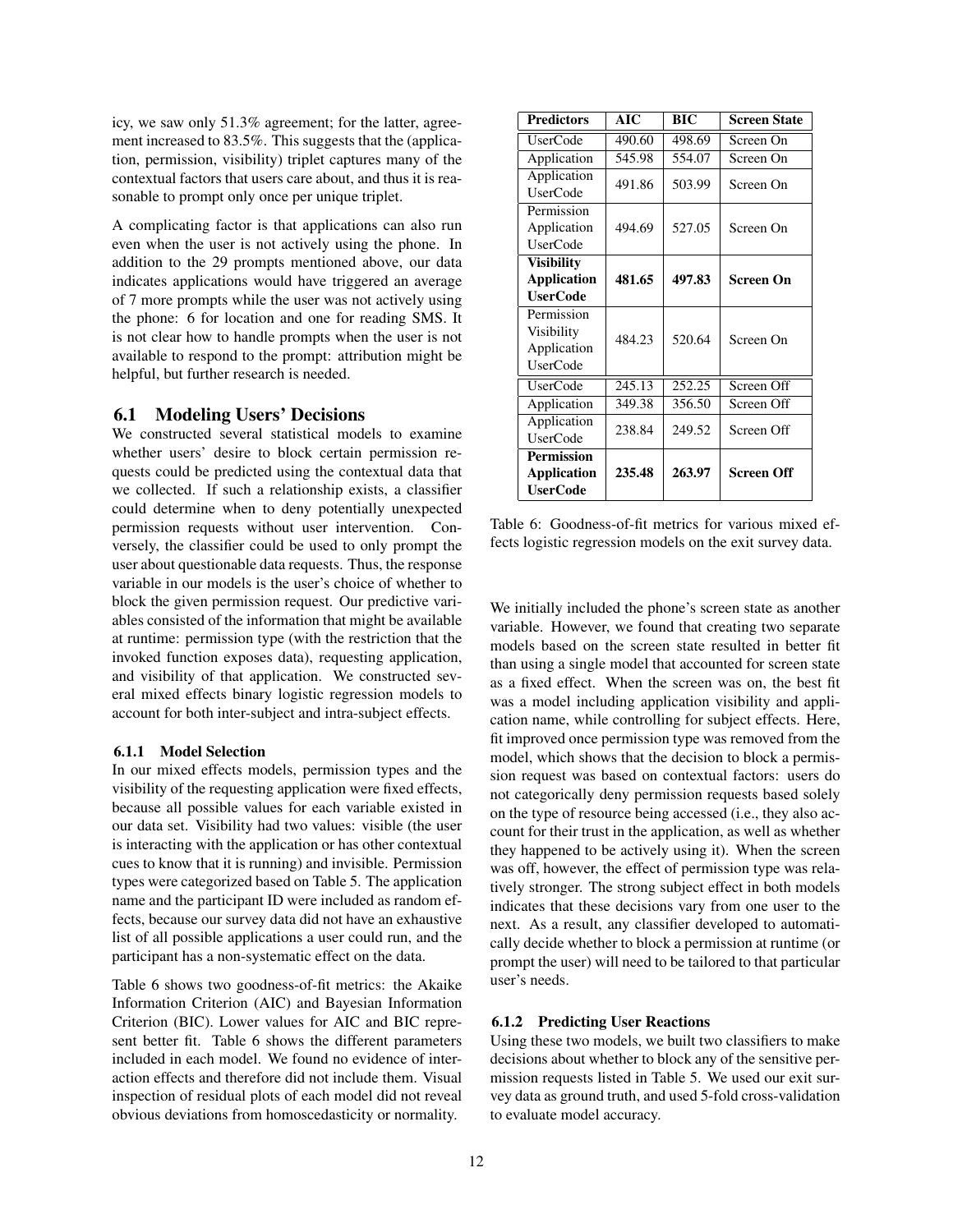We calculated the receiver operating characteristic (ROC) to capture the tradeoff between true-positive and false-positive rate. The quality of the classifier can be quantified with a single value by calculating the area under its ROC curve (AUC) [23]. The closer the AUC gets to 1.0, the better the classifier is. When screens were on, the AUC was 0.7, which is 40% better than the random baseline (0.5). When screens were off, the AUC was 0.8, which is  $60\%$  better than a random baseline.

# 7 Discussion

During the study, 80% of our participants deemed at least one permission request as inappropriate. This violates Nissenbaum's notion of "privacy as contextual integrity" because applications were performing actions that defied users' expectations [33]. Felt et al. posited that users may be able to better understand why permission requests are needed if some of these requests are granted via runtime consent dialogs, rather than Android's previous installtime notification approach [14]. By granting permissions at runtime, users will have additional contextual information; based on what they were doing at the time that resources are requested, they may have a better idea of why those resources are being requested.

We make two primary contributions that system designers can use to make more usable permissions systems. We show that the visibility of the requesting application and the frequency at which requests occur are two important factors in designing a runtime consent platform. Also, we show that "prompt-on-first-use" per triplet could be implemented for some sensitive permissions without risking user habituation or annoyance.

Based on the frequency with which runtime permissions are requested (Section 4), it is infeasible to prompt users every time. Doing so would overwhelm them and lead to habituation. At the same time, drawing user attention to the situations in which users are likely to be concerned will lead to greater control and awareness. Thus, the challenge is in acquiring their preferences by confronting them minimally and then automatically inferring *when* users are likely to find a permission request unexpected, and only prompting them in these cases. Our data suggests that participants' desires to block particular permissions were heavily influenced by two main factors: their understanding of the relevance of a permission request to the functionality of the requesting application and their individual privacy concerns.

Our models in Section 6.1 showed that individual characteristics greatly explain the variance between what different users deem appropriate, in terms of access to protected resources. While responses to privacy scales failed to explain these differences, this was not a surprise, as the disconnect between stated privacy preferences and behaviors is well-documented (e.g., [1]). This means that in order to accurately model user preferences, the system will need to learn what a specific user deems inappropriate over time. Thus, a feedback loop is likely needed: when devices are "new," users will be required to provide more input surrounding permission requests, and then based on their responses, they will see fewer requests in the future. Our data suggests that prompting once for each unique (application, permission, application visibility) triplet can serve as a practical mechanism in acquiring users' privacy preferences.

Beyond individual subject characteristics (i.e., personal preferences), participants based their decisions to block certain permission requests on the specific applications making the requests and whether they had contextual cues to indicate that the applications were running (and therefore needed the data to function). Future systems could take these factors into account when deciding whether or not to draw user attention to a particular request. For example, when an application that a user is not actively using requests access to a protected resource, she should be shown a runtime prompt. Our data indicates that, if the user decides to grant a request in this situation, then with probability 0.84 the same decision will hold in future situations where she is actively using that same application, and therefore a subsequent prompt may not be needed. At a minimum, platforms need to treat permission requests from background applications differently than those originating from foreground applications. Similarly, applications running in the background should use passive indicators to communicate when they are accessing particular resources. Platforms can also be designed to make decisions about whether or not access to resources should be granted based on whether contextual cues are present, or at its most basic, whether the device screen is even on.

Finally, we built our models and analyzed our data within the framework of what resources our participants *believed* were necessary for applications to correctly function. Obviously, their perceptions may have been incorrect: if they better understood why a particular resource was necessary, they may have been more permissive. Thus, it is incumbent on developers to adequately communicate why particular resources are needed, as this impacts user notions of contextual integrity. Yet, no mechanisms in Android exist for developers to do this as part of the permission-granting process. For example, one could imagine requiring metadata to be provided that explains how each requested resource will be used, and then automatically integrating this information into permission requests. Tan et al. examined a similar feature on iOS that allows developers to include free-form text in runtime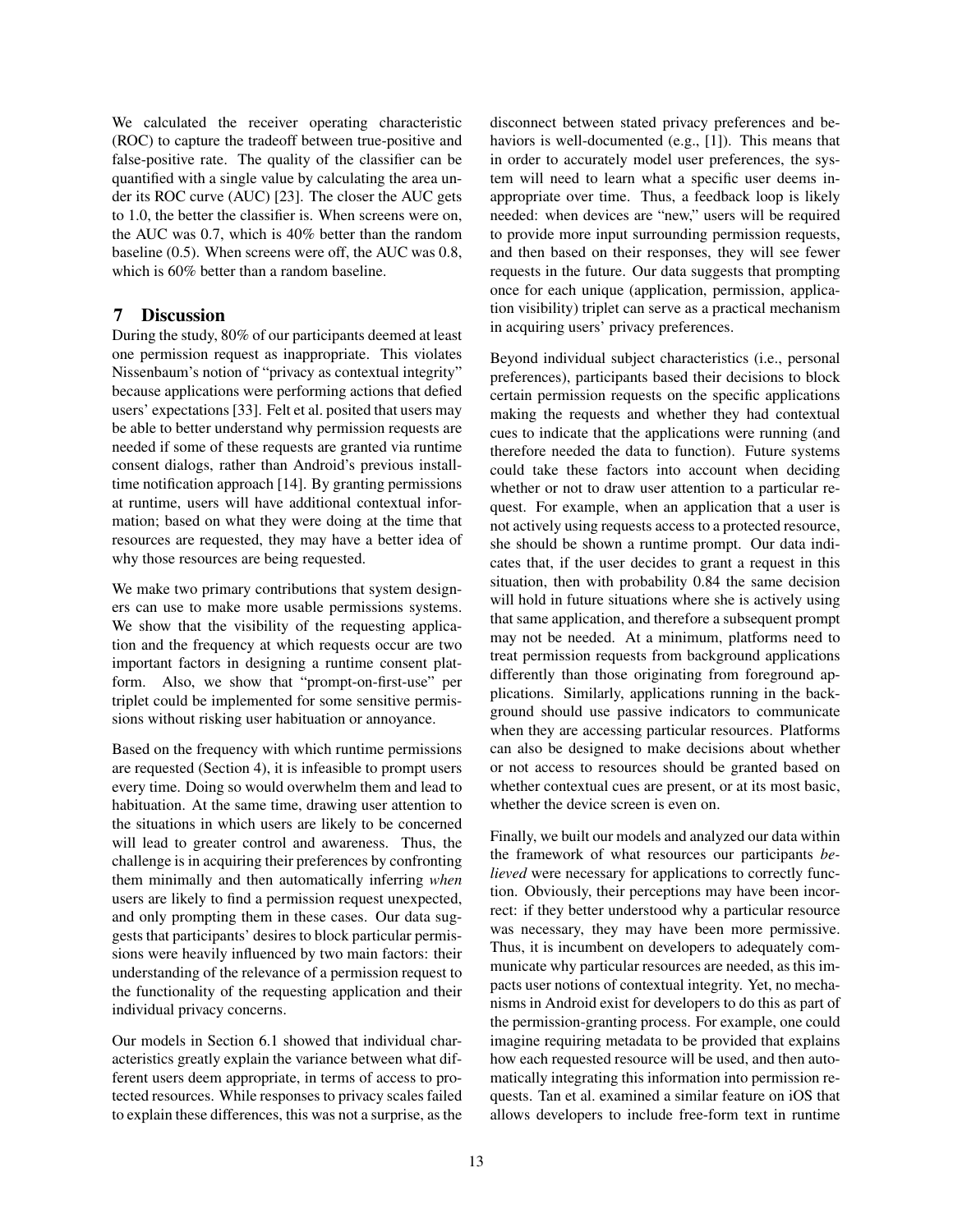permission dialogs and observed that users were more likely to grant requests that included this text [41]. Thus, we believe that including succinct explanations in these requests would help preserve contextual integrity by promoting greater transparency.

In conclusion, we believe this study was instructive in showing the circumstances in which Android permission requests are made under real-world usage. While prior work has already identified some limitations of deployed mobile permissions systems, we believe our study can benefit system designers by demonstrating several ways in which contextual integrity can be improved, thereby empowering users to make better security decisions.

#### Acknowledgments

This work was supported by NSF grant CNS-1318680, by Intel through the ISTC for Secure Computing, and by the AFOSR under MURI award FA9550-12-1-0040.

#### References

- [1] ACQUISTI, A., AND GROSSKLAGS, J. Privacy and rationality in individual decision making. *IEEE Security & Privacy* (January/February 2005), 24–30. http://www.dtc.umn.edu/ weis2004/acquisti.pdf.
- [2] ALMOHRI, H. M., YAO, D. D., AND KAFURA, D. Droidbarrier: Know what is executing on your android. In *Proc. of the 4th ACM Conf. on Data and Application Security and Privacy* (New York, NY, USA, 2014), CODASPY '14, ACM, pp. 257–264.
- [3] ANDROID DEVELOPERS. System permissions. http: //developer.android.com/guide/topics/security/ permissions.html. Accessed: November 11, 2014.
- [4] ANDROID DEVELOPERS. Common Intents. https:// developer.android.com/guide/components/intentscommon.html, 2014. Accessed: November 12, 2014.
- [5] ANDROID DEVELOPERS. Content Providers. http: //developer.android.com/guide/topics/providers/ content-providers.html, 2014. Accessed: Nov. 12, 2014.
- [6] AU, K. W. Y., ZHOU, Y. F., HUANG, Z., AND LIE, D. Pscout: Analyzing the android permission specification. In *Proc. of the 2012 ACM Conf. on Computer and Communications Security* (New York, NY, USA, 2012), CCS '12, ACM, pp. 217–228.
- [7] BARRERA, D., CLARK, J., MCCARNEY, D., AND VAN OORSCHOT, P. C. Understanding and improving app installation security mechanisms through empirical analysis of android. In *Proceedings of the Second ACM Workshop on Security and Privacy in Smartphones and Mobile Devices* (New York, NY, USA, 2012), SPSM '12, ACM, pp. 81–92.
- [8] BARRERA, D., KAYACIK, H. G. U. C., VAN OORSCHOT, P. C., AND SOMAYAJI, A. A methodology for empirical analysis of permission-based security models and its application to android. In *Proc. of the ACM Conf. on Comp. and Comm. Security* (New York, NY, USA, 2010), CCS '10, ACM, pp. 73–84.
- [9] BODDEN, E. Easily instrumenting android applications for security purposes. In *Proc. of the ACM Conf. on Comp. and Comm. Sec.* (NY, NY, USA, 2013), CCS '13, ACM, pp. 1499–1502.
- [10] BUCHANAN, T., PAINE, C., JOINSON, A. N., AND REIPS, U.- D. Development of measures of online privacy concern and protection for use on the internet. *Journal of the American Society for Information Science and Technology 58*, 2 (2007), 157–165.
- [11] BUGIEL, S., HEUSER, S., AND SADEGHI, A.-R. Flexible and fine-grained mandatory access control on android for diverse security and privacy policies. In *Proc. of the 22nd USENIX Security Symposium* (Berkeley, CA, USA, 2013), SEC'13, USENIX Association, pp. 131–146.
- [12] ENCK, W., GILBERT, P., CHUN, B.-G., COX, L. P., JUNG, J., MCDANIEL, P., AND SHETH, A. N. Taintdroid: an informationflow tracking system for realtime privacy monitoring on smartphones. In *Proceedings of the 9th USENIX Conference on Operating Systems Design and Implementation* (Berkeley, CA, USA, 2010), OSDI'10, USENIX Association, pp. 1–6.
- [13] FELT, A. P., CHIN, E., HANNA, S., SONG, D., AND WAGNER, D. Android permissions demystified. In *Proc. of the ACM Conf. on Comp. and Comm. Sec.* (New York, NY, USA, 2011), CCS '11, ACM, pp. 627–638.
- [14] FELT, A. P., EGELMAN, S., FINIFTER, M., AKHAWE, D., AND WAGNER, D. How to ask for permission. In *Proceedings of the 7th USENIX conference on Hot Topics in Security* (Berkeley, CA, USA, 2012), HotSec'12, USENIX Association, pp. 7–7.
- [15] FELT, A. P., EGELMAN, S., AND WAGNER, D. I've got 99 problems, but vibration ain't one: a survey of smartphone users' concerns. In *Proc. of the 2nd ACM workshop on Security and Privacy in Smartphones and Mobile devices* (New York, NY, USA, 2012), SPSM '12, ACM, pp. 33–44.
- [16] FELT, A. P., HA, E., EGELMAN, S., HANEY, A., CHIN, E., AND WAGNER, D. Android permissions: user attention, comprehension, and behavior. In *Proceedings of the Eighth Symposium on Usable Privacy and Security* (New York, NY, USA, 2012), SOUPS '12, ACM, pp. 3:1–3:14.
- [17] FU, H., AND LINDQVIST, J. General area or approximate location?: How people understand location permissions. In *Proceedings of the 13th Workshop on Privacy in the Electronic Society* (2014), ACM, pp. 117–120.
- [18] FU, H., YANG, Y., SHINGTE, N., LINDQVIST, J., AND GRUTESER, M. A field study of run-time location access disclosures on android smartphones. *Proc. USEC 14* (2014).
- [19] GIBLER, C., CRUSSELL, J., ERICKSON, J., AND CHEN, H. Androidleaks: Automatically detecting potential privacy leaks in android applications on a large scale. In *Proc. of the 5th Intl. Conf. on Trust and Trustworthy Computing* (Berlin, Heidelberg, 2012), TRUST'12, Springer-Verlag, pp. 291–307.
- [20] GORLA, A., TAVECCHIA, I., GROSS, F., AND ZELLER, A. Checking app behavior against app descriptions. In *Proceedings of the 36th International Conference on Software Engineering* (New York, NY, USA, 2014), ICSE 2014, ACM, pp. 1025–1035.
- [21] HARBACH, M., HETTIG, M., WEBER, S., AND SMITH, M. Using personal examples to improve risk communication for security & privacy decisions. In *Proc. of the 32nd Annual ACM Conf. on Human Factors in Computing Systems* (New York, NY, USA, 2014), CHI '14, ACM, pp. 2647–2656.
- [22] HARBACH, M., VON ZEZSCHWITZ, E., FICHTNER, A., DE LUCA, A., AND SMITH, M. It'sa hard lock life: A field study of smartphone (un) locking behavior and risk perception. In *Symposium on Usable Privacy and Security (SOUPS)* (2014).
- [23] HASTIE, T., TIBSHIRANI, R., FRIEDMAN, J., AND FRANKLIN, J. The elements of statistical learning: data mining, inference and prediction. *The Mathematical Intelligencer 27*, 2 (2005), 83–85.
- [24] HORNYACK, P., HAN, S., JUNG, J., SCHECHTER, S., AND WETHERALL, D. These aren't the droids you're looking for: retrofitting android to protect data from imperious applications. In *Proc. of the ACM Conf. on Comp. and Comm. Sec.* (New York, NY, USA, 2011), CCS '11, ACM, pp. 639–652.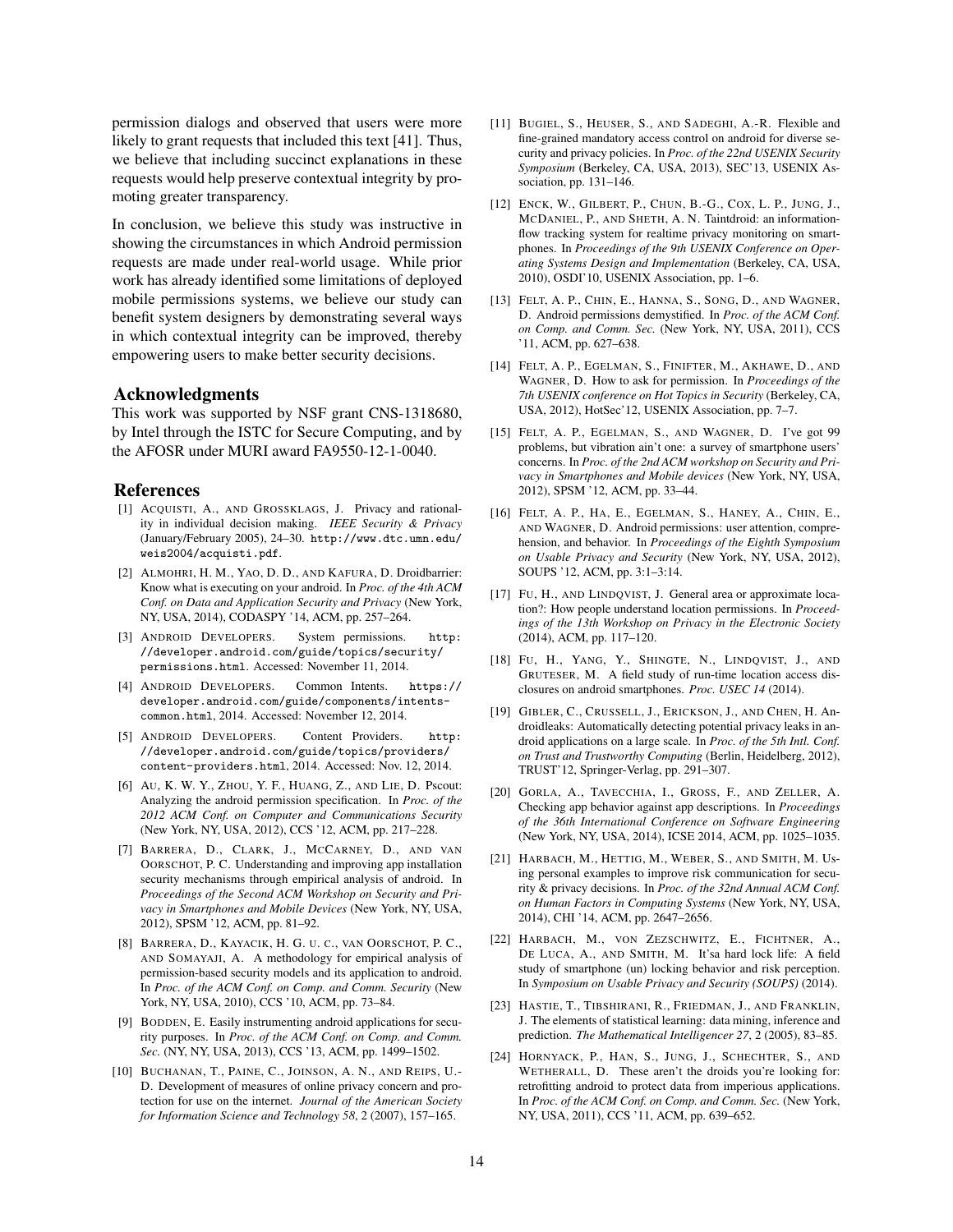- [25] JUNG, J., HAN, S., AND WETHERALL, D. Short paper: Enhancing mobile application permissions with runtime feedback and constraints. In *Proceedings of the Second ACM Workshop on Security and Privacy in Smartphones and Mobile Devices* (New York, NY, USA, 2012), SPSM '12, ACM, pp. 45–50.
- [26] KELLEY, P. G., CONSOLVO, S., CRANOR, L. F., JUNG, J., SADEH, N., AND WETHERALL, D. A conundrum of permissions: Installing applications on an android smartphone. In *Proc. of the 16th Intl. Conf. on Financial Cryptography and Data Sec.* (Berlin, Heidelberg, 2012), FC'12, Springer-Verlag, pp. 68–79.
- [27] KELLEY, P. G., CRANOR, L. F., AND SADEH, N. Privacy as part of the app decision-making process. In *Proceedings of the SIGCHI Conference on Human Factors in Computing Systems* (New York, NY, USA, 2013), CHI '13, ACM, pp. 3393–3402.
- [28] KLIEBER, W., FLYNN, L., BHOSALE, A., JIA, L., AND BAUER, L. Android taint flow analysis for app sets. In *Proceedings of the 3rd ACM SIGPLAN International Workshop on the State of the Art in Java Program Analysis* (New York, NY, USA, 2014), SOAP '14, ACM, pp. 1–6.
- [29] LARSON, R., AND CSIKSZENTMIHALYI, M. New directions for naturalistic methods in the behavioral sciences. In *The Experience Sampling Method*, H. Reis, Ed. Jossey-Bass, San Francisco, 1983, pp. 41–56.
- [30] LIN, J., SADEH, N., AMINI, S., LINDQVIST, J., HONG, J. I., AND ZHANG, J. Expectation and purpose: understanding users' mental models of mobile app privacy through crowdsourcing. In *Proc. of the 2012 ACM Conf. on Ubiquitous Computing* (New York, NY, USA, 2012), UbiComp '12, ACM, pp. 501–510.
- [31] MALHOTRA, N. K., KIM, S. S., AND AGARWAL, J. Internet Users' Information Privacy Concerns (IUIPC): The Construct, The Scale, and A Causal Model. *Information Systems Research 15*, 4 (December 2004), 336–355.
- [32] NISSENBAUM, H. Privacy as contextual integrity. *Washington Law Review 79* (February 2004), 119.
- [33] NISSENBAUM, H. *Privacy in context: Technology, policy, and the integrity of social life*. Stanford University Press, 2009.
- [34] O'GRADY, J. D. New privacy enhancements coming to ios 8 in the fall. http://www.zdnet.com/new-privacyenhancements-coming-to-ios-8-in-the-fall-7000030903/, June 25 2014. Accessed: Nov. 11, 2014.
- [35] PANDITA, R., XIAO, X., YANG, W., ENCK, W., AND XIE, T. WHYPER: Towards Automating Risk Assessment of Mobile Applications. In *Proc. of the 22nd USENIX Sec. Symp.* (Berkeley, CA, USA, 2013), SEC'13, USENIX Association, pp. 527–542.
- [36] SARMA, B. P., LI, N., GATES, C., POTHARAJU, R., NITA-ROTARU, C., AND MOLLOY, I. Android permissions: A perspective combining risks and benefits. In *Proceedings of the 17th ACM Symposium on Access Control Models and Technologies* (New York, NY, USA, 2012), SACMAT '12, ACM, pp. 13–22.
- [37] SHEBARO, B., OLUWATIMI, O., MIDI, D., AND BERTINO, E. Identidroid: Android can finally wear its anonymous suit. *Trans. Data Privacy 7*, 1 (Apr. 2014), 27–50.
- [38] SHKLOVSKI, I., MAINWARING, S. D., SKÚLADÓTTIR, H. H., AND BORGTHORSSON, H. Leakiness and creepiness in app space: Perceptions of privacy and mobile app use. In *Proc. of the 32nd Ann. ACM Conf. on Human Factors in Computing Systems* (New York, NY, USA, 2014), CHI '14, ACM, pp. 2347–2356.
- [39] SPREITZENBARTH, M., FREILING, F., ECHTLER, F., SCHRECK, T., AND HOFFMANN, J. Mobile-sandbox: Having a deeper look into android applications. In *Proceedings of the 28th Annual ACM Symposium on Applied Computing* (New York, NY, USA, 2013), SAC '13, ACM, pp. 1808–1815.
- [40] STEVENS, R., GANZ, J., FILKOV, V., DEVANBU, P., AND CHEN, H. Asking for (and about) permissions used by android apps. In *Proc. of the 10th Working Conf. on Mining Software Repositories* (Piscataway, NJ, USA, 2013), MSR '13, IEEE Press, pp. 31–40.
- [41] TAN, J., NGUYEN, K., THEODORIDES, M., NEGRON-ARROYO, H., THOMPSON, C., EGELMAN, S., AND WAGNER, D. The effect of developer-specified explanations for permission requests on smartphone user behavior. In *Proc. of the SIGCHI Conf. on Human Factors in Computing Systems* (2014).
- [42] THOMPSON, C., JOHNSON, M., EGELMAN, S., WAGNER, D., AND KING, J. When it's better to ask forgiveness than get permission: Designing usable audit mechanisms for mobile permissions. In *Proceedings of the 2013 Symposium on Usable Privacy and Security (SOUPS)* (2013).
- [43] VITTER, J. S. Random sampling with a reservoir. *ACM Trans. Math. Softw. 11*, 1 (Mar. 1985), 37–57.
- [44] WEI, X., GOMEZ, L., NEAMTIU, I., AND FALOUTSOS, M. Permission evolution in the android ecosystem. In *Proceedings of the 28th Annual Computer Security Applications Conference* (New York, NY, USA, 2012), ACSAC '12, ACM, pp. 31–40.
- [45] WOODRUFF, A., PIHUR, V., CONSOLVO, S., BRANDIMARTE, L., AND ACQUISTI, A. Would a privacy fundamentalist sell their dna for \$1000...if nothing bad happened as a result? the westin categories, behavioral intentions, and consequences. In *Proceedings of the 2014 Symposium on Usable Privacy and Security* (2014), USENIX Association, pp. 1–18.
- [46] XU, R., SAÏDI, H., AND ANDERSON, R. Aurasium: Practical policy enforcement for android applications. In *Proc. of the 21st USENIX Sec. Symp.* (Berkeley, CA, USA, 2012), Security'12, USENIX Association, pp. 27–27.
- [47] ZHANG, Y., YANG, M., XU, B., YANG, Z., GU, G., NING, P., WANG, X. S., AND ZANG, B. Vetting undesirable behaviors in android apps with permission use analysis. In *Proc. of the ACM Conf. on Comp. and Comm. Sec.* (New York, NY, USA, 2013), CCS '13, ACM, pp. 611–622.
- [48] ZHU, H., XIONG, H., GE, Y., AND CHEN, E. Mobile app recommendations with security and privacy awareness. In *Proceedings of the 20th ACM SIGKDD International Conference on Knowledge Discovery and Data Mining* (New York, NY, USA, 2014), KDD '14, ACM, pp. 951–960.

#### A Invisible requests

Following list shows the set of applications that have requested the most number of permissions while executing invisibly to the user and the most requested permission types by each respective application.

- *Facebook App* ACCESS NETWORK STATE, ACCESS FINE LOCATION, ACCESS WIFI STATE ,WAKE LOCK,
- *Google Location*—WAKE LOCK, ACCESS FINE LOCATION, GET ACCOUNTS, ACCESS COARSE LOCATION,
- *Facebook Messenger*—ACCESS NETWORK STATE, ACCESS WIFI STATE, WAKE LOCK, READ PHONE STATE,
- *Taptu DJ*—ACCESS NETWORK STATE, INTERNET, NFC
- *Google Maps*—ACCESS NETWORK STATE, GET AC-COUNTS, WAKE LOCK, ACCESS FINE LOCATION,
- *Google (Gapps)*—WAKE LOCK, ACCESS FINE LOCA-TION, AUTHENTICATE ACCOUNTS, ACCESS NETWORK STATE,
- *Fouraquare*—ACCESS WIFI STATE, WAKE LOCK, ACCESS FINE LOCATION, INTERNET,
- *Yahoo Weather*—ACCESS FINE LOCATION, ACCESS NET-WORK STATE, INTERNET, ACCESS WIFI STATE,